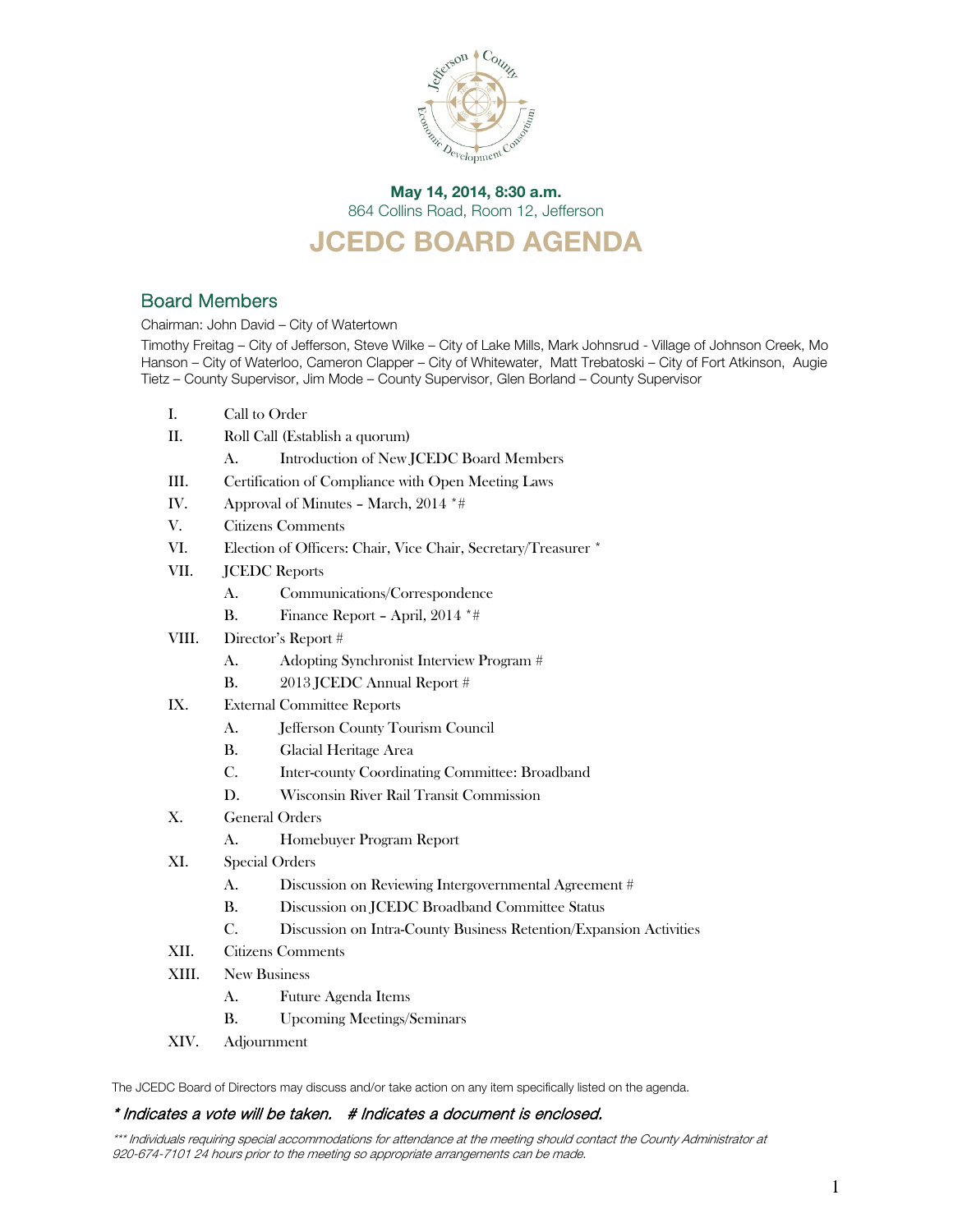

| Action            | Presentation<br><b>Future Review</b>                      |
|-------------------|-----------------------------------------------------------|
| Date:             | May 14, 2014                                              |
| Point of Contact: | Watertown Mayor John David<br><b>JCEDC Board Chairman</b> |
| Agenda Item:      | IV                                                        |
| Respective Issue: | Motion to approve March, 2014 Minutes.                    |

### Action Taken:

Motion Carried



Not Carried / Denied



Amended As Follows: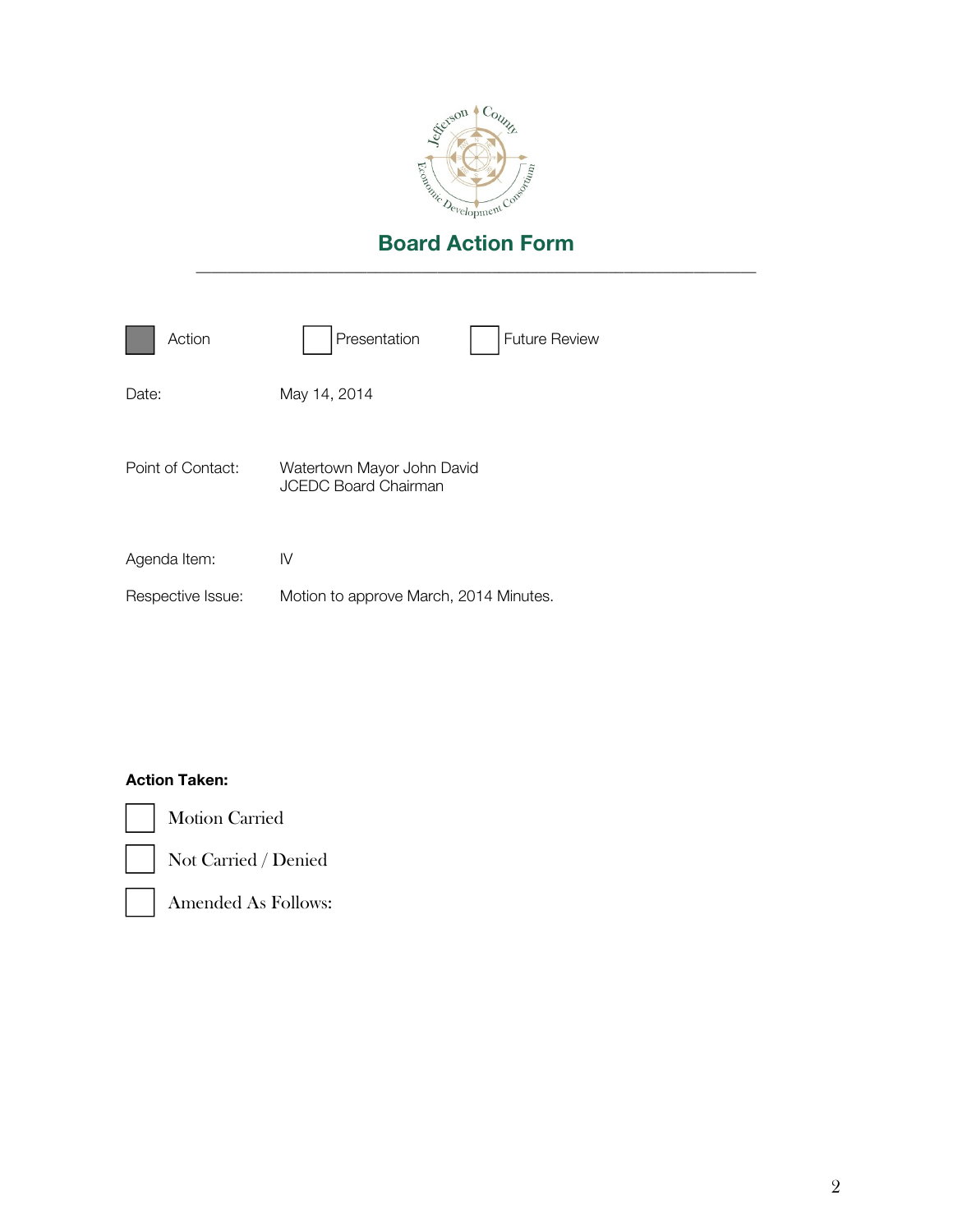

# Jefferson County Economic Development Consortium BOARD MINUTES

March 12, 2014

Meeting called to order at 8:30 am.

**Board members present:** Supervisors Augie Tietz, Jim Schroeder, Al Counsell; John David – City of Watertown; Steve Wilke – City of Lake Mills; Mark Johnsrud – Village of Johnson Creek; Tim Freitag – City of Jefferson; Mo Hansen – City of Waterloo; Matt Trebatoski – City of Fort Atkinson

Others Present: County Board Chairperson John Molinaro, County Administrator Ben Wehmeier, Professor Steve Grabow, Steve Cline, Catherine Kleiber, Joe Nehmer, Executive Director Genevieve Borich, Administrative Assistant RoxAnne Witte

#### Certification of compliance with Open Meeting Law Requirements

B. Wehmeier certified compliance for the agenda dated March 12, 2014.

#### Approval of Agenda

No changes made.

#### Introduction of Executive Director

Genevieve Borich was introduced as the new Executive Director for the Jefferson County Economic Development Consortium.

#### Citizen Comments

G. David invited the board to the Watertown Makerspace meeting to be held on March 19, 2014, 6:30 – 8:30 pm, at Madison College Watertown Campus.

#### Minutes

Wilke/Freitag moved to approve minutes of the February 12, 2014 JCEDC Board of Directors as submitted. Motion Carried.

#### Communications - none

#### Finance Report

Hansen/Wilke moved to approve the February 28, 2014 JCEDC Finance Report as submitted. Motion Carried.

#### Vice Chairperson Vacancy

It was the consensus of the board to wait until the May meeting when we have elections of officers to fill the Vice Chairperson vacancy.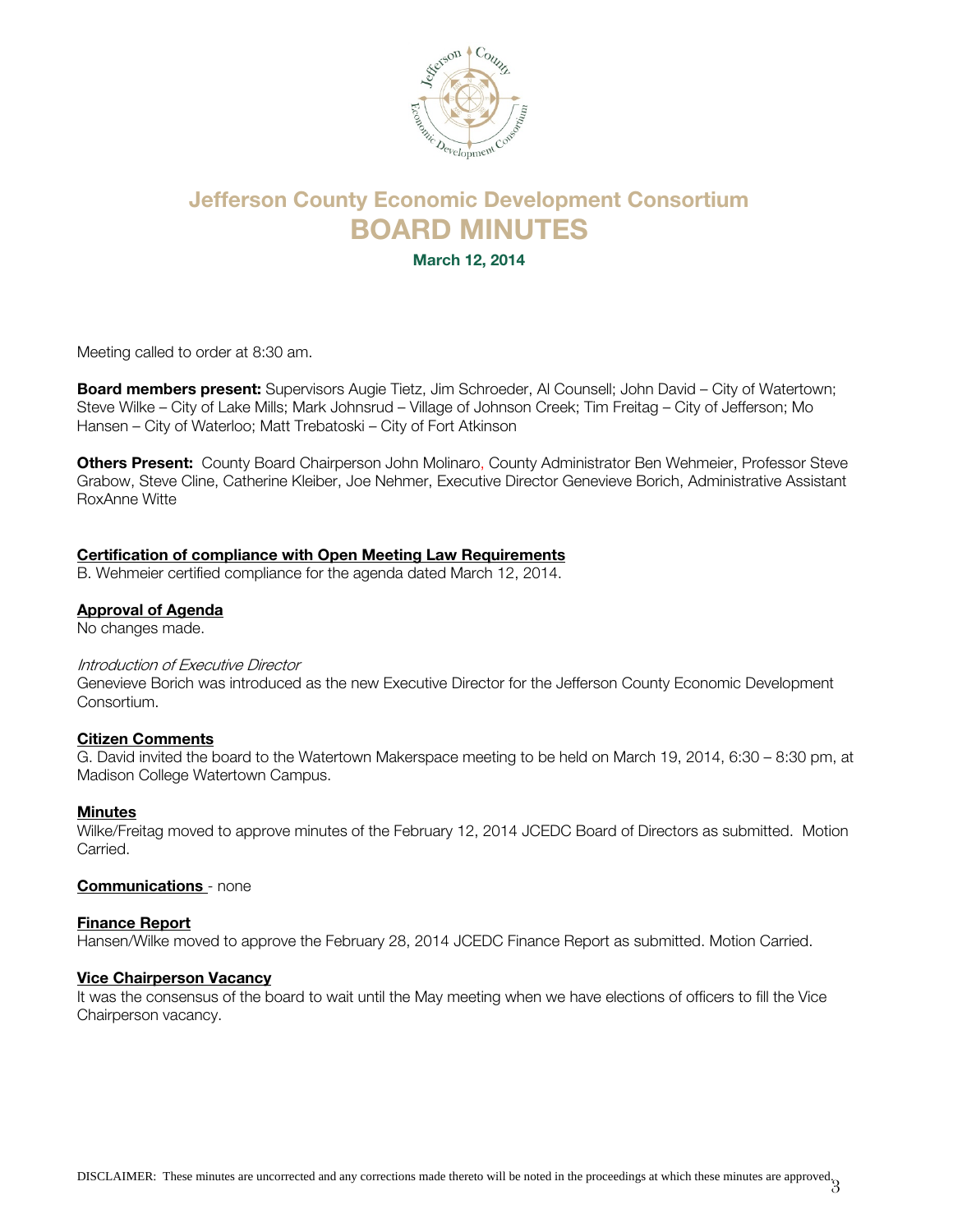#### Jefferson County Economic Development Consortium Home Buyer/Rehabilitation Programs.

B. Wehmeier and R. Witte presented an overview of the three different programs that JCEDC participates in help low/moderate individuals/families purchase a home or update their current home

#### Committee Reports

#### a. Tourism –

1. S. Cline reported that the 2014 Official Guide to Jefferson County is currently being distributed throughout Wisconsin and northern Illinois.

#### b. Glacial Heritage Area –

1. A. Tietz and J. Molinaro updated the board on the status of grant applications and events that have been held to promote the Glacial Heritage Area.

#### Citizens Comments

None

.

#### Upcoming Meetings

1. April 9, 2014, 8:30 am. – JCEDC Board of Directors Meeting, UW Extension/Workforce Development Center, 864 Collins Road, Rm 12, Jefferson, WI

#### **Adjournment**

There being no further business for consideration meeting adjourned at 9:15 a.m.

Respectfully submitted, RoxAnne Witte, Recording Secretary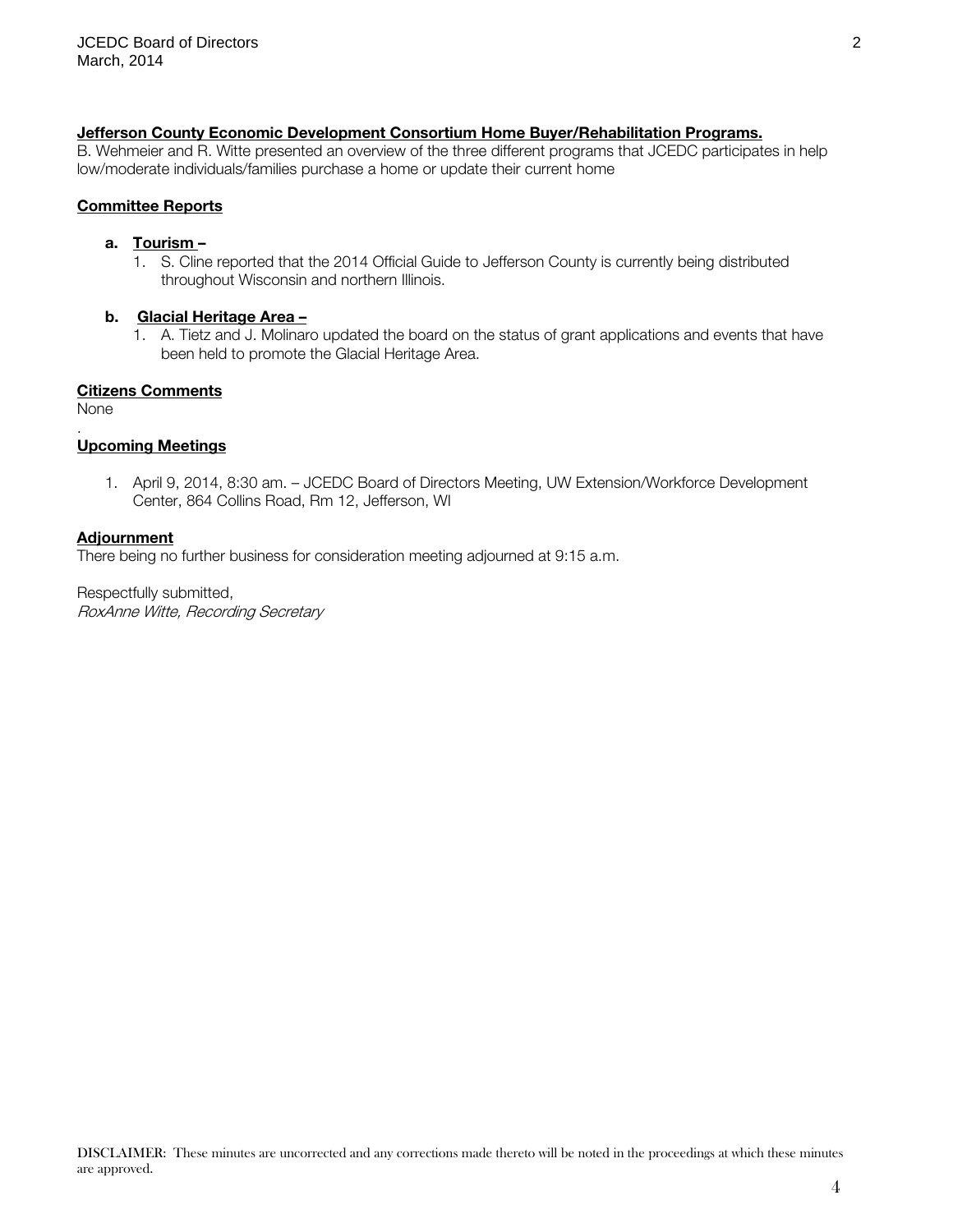

| Action            | Presentation<br><b>Future Review</b>          |
|-------------------|-----------------------------------------------|
| Date:             | May 14, 2014                                  |
| Point of Contact: | Genevieve Borich<br>JCEDC Executive Director  |
| Agenda Item:      | VII.B                                         |
| Respective Issue: | Motion to approve April, 2014 Finance Report. |

# Action Taken:



Motion Carried



Not Carried / Denied



Amended As Follows: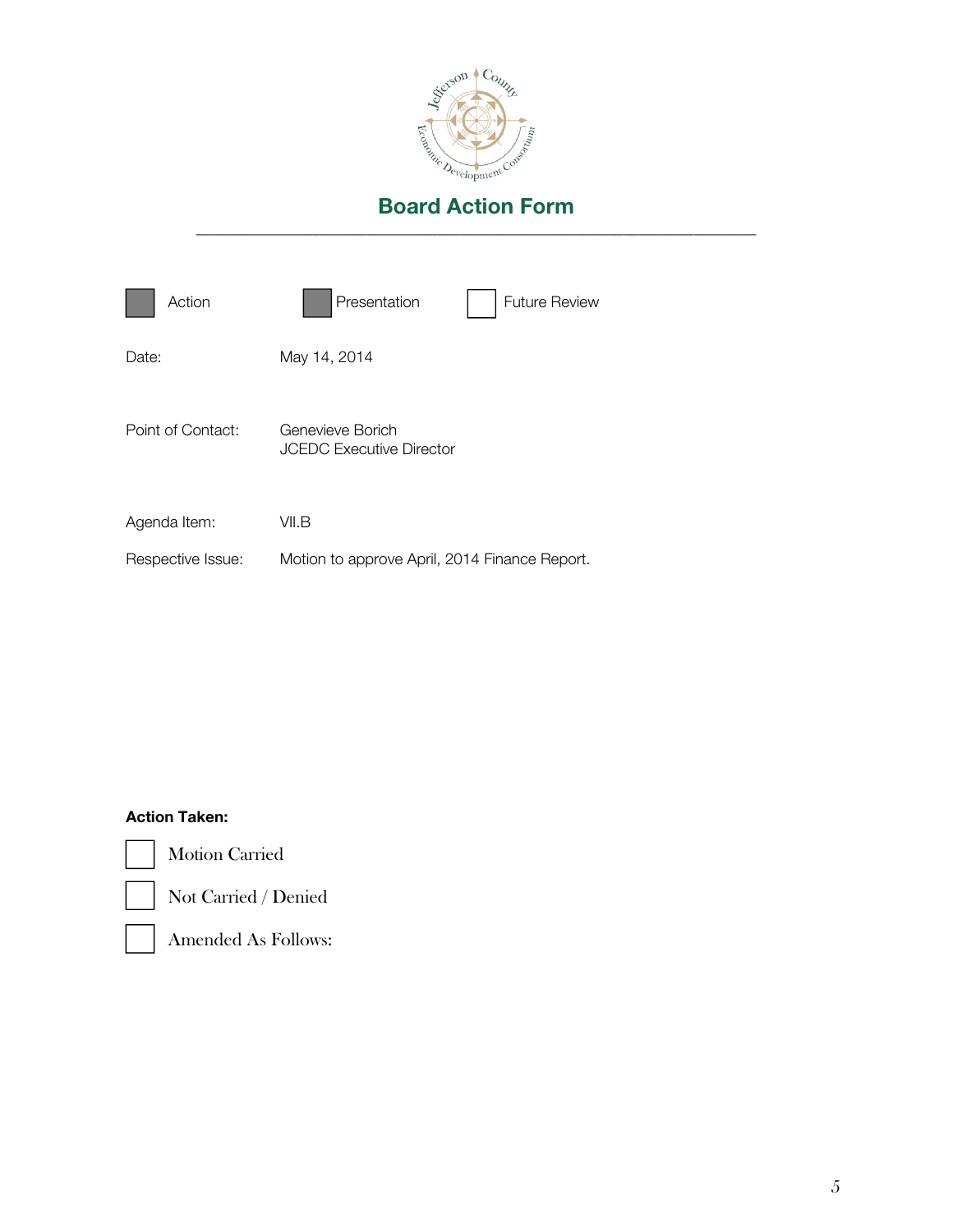# **Jefferson County Economic Development Consortium April 30, 2014**

|                                                                 | *April       | <b>Year to Date</b> | 2014<br><b>Budget</b> |
|-----------------------------------------------------------------|--------------|---------------------|-----------------------|
|                                                                 |              |                     |                       |
| 2013 Home Buyer Counseling                                      |              | 650.00              |                       |
| 2014 Home Buyer Counseling                                      | 650.00       | 2,500.00            | 10,000.00             |
| Jefferson County                                                |              | 83,857.00           | 83,940.00             |
| Fort Atkinson                                                   |              | 12,367.00           | 12,367.00             |
| Jefferson                                                       |              | 7,926.00            | 7,926.00              |
| <b>Johnson Creek</b>                                            |              | 2,818.00            | 2,818.00              |
| <b>Lake Mills</b>                                               |              | 5,748.00            | 5,748.00              |
| Waterloo                                                        |              | 3,321.00            | 3,321.00              |
| Watertown                                                       |              | 15,428.00           | 15,428.00             |
| Whitewater                                                      |              | 1,593.00            | 1,593.00              |
| <b>Transfer from Reserve</b>                                    |              |                     | 24,000.00             |
| <b>Transfers &amp; Other Financing Sources</b>                  |              |                     | 214.00                |
| <b>TOTAL INCOME</b>                                             | \$<br>650.00 | 136,208.00          | 167,355.00<br>\$      |
| <b>Expenses</b>                                                 |              |                     |                       |
| Wages/Benefits                                                  | 10,658.50    | 61,389.33           | 127,902.00            |
| <b>Professional Services</b>                                    |              | 2,411.56            |                       |
| <b>Furniture &amp; Fixtures</b>                                 |              |                     |                       |
| <b>Office Equipment</b>                                         |              | 148.72              | 200.00                |
| <b>Computer Equipment</b>                                       |              | 1,845.23            | 100.00                |
| <b>Office Equipment Lease</b>                                   |              |                     |                       |
| Postage                                                         | 10.00        | 28.32               | 260.00                |
| <b>Office Supplies</b>                                          | 177.00       | 177.00              | 600.00                |
| Printing                                                        |              |                     | 30.00                 |
| Subscription                                                    |              | 99.75               | 400.00                |
| <b>Membership Dues</b>                                          | 490.00       | 815.00              | 425.00                |
| Advertising                                                     |              | 331.20              |                       |
| <b>Tourism Development</b>                                      |              |                     |                       |
| Registration                                                    |              |                     | 400.00                |
| Mileage                                                         | 155.00       | 201.26              | 2,715.00              |
| Meals                                                           | 25.00        | 116.68              | 746.00                |
| Lodging                                                         |              | 25.00               | 300.00                |
| <b>Other Travel</b>                                             |              | 401.49              | 650.00                |
| Telephone/IP Telephone                                          | 138.94       | 351.81              | 766.00                |
| MIS                                                             | 524.25       | 2,097.00            | 6,291.00              |
| Other Insurance                                                 | 46.67        | 163.73              |                       |
| ED workshop/materials                                           | 99.00        | 99.00               | 560.00<br>200.00      |
|                                                                 | 200.00       |                     |                       |
| Homebuyers education materials                                  |              | 200.00              | 300.00                |
| Web Page                                                        |              | 11.26               | 10,000.00             |
| Repair & Maintenance                                            |              |                     | 510.00                |
| Wisconsin River Rail Transit Comm<br><b>Transfer to Reserve</b> |              | 14,000.00           | 14,000.00             |
|                                                                 |              |                     |                       |
| <b>TOTAL EXPENSES</b>                                           | \$12,524.36  | \$84,913.34         | 167,355.00<br>\$      |

\*Note these numbers are estimates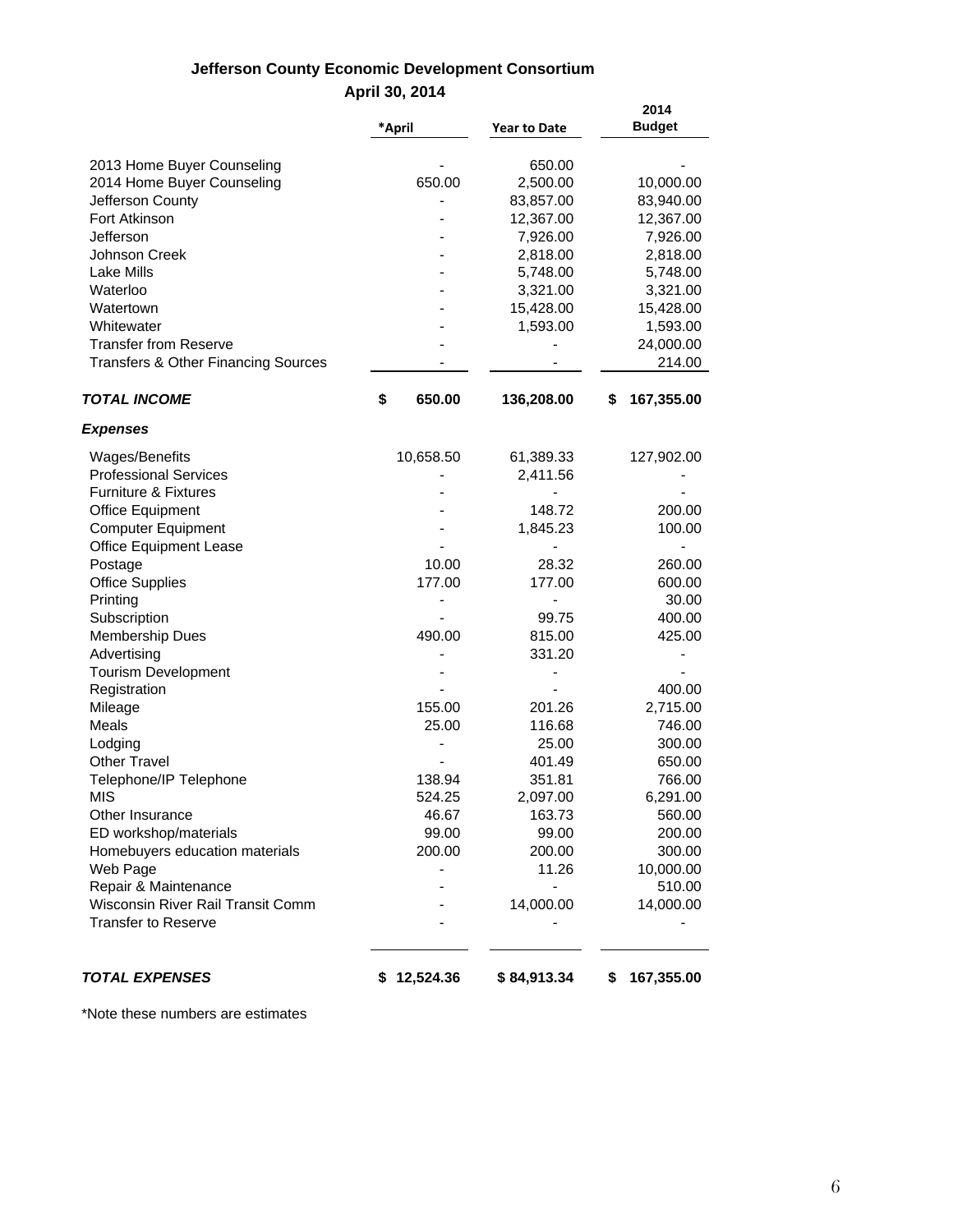

| Action            | Presentation<br><b>Future Review</b>                |
|-------------------|-----------------------------------------------------|
| Date:             | May 14, 2014                                        |
| Point of Contact: | Genevieve Borich<br><b>JCEDC Executive Director</b> |
| Agenda Item:      | VIII                                                |
| Respective Issue: | Presentation of May, 2014 Director's Report.        |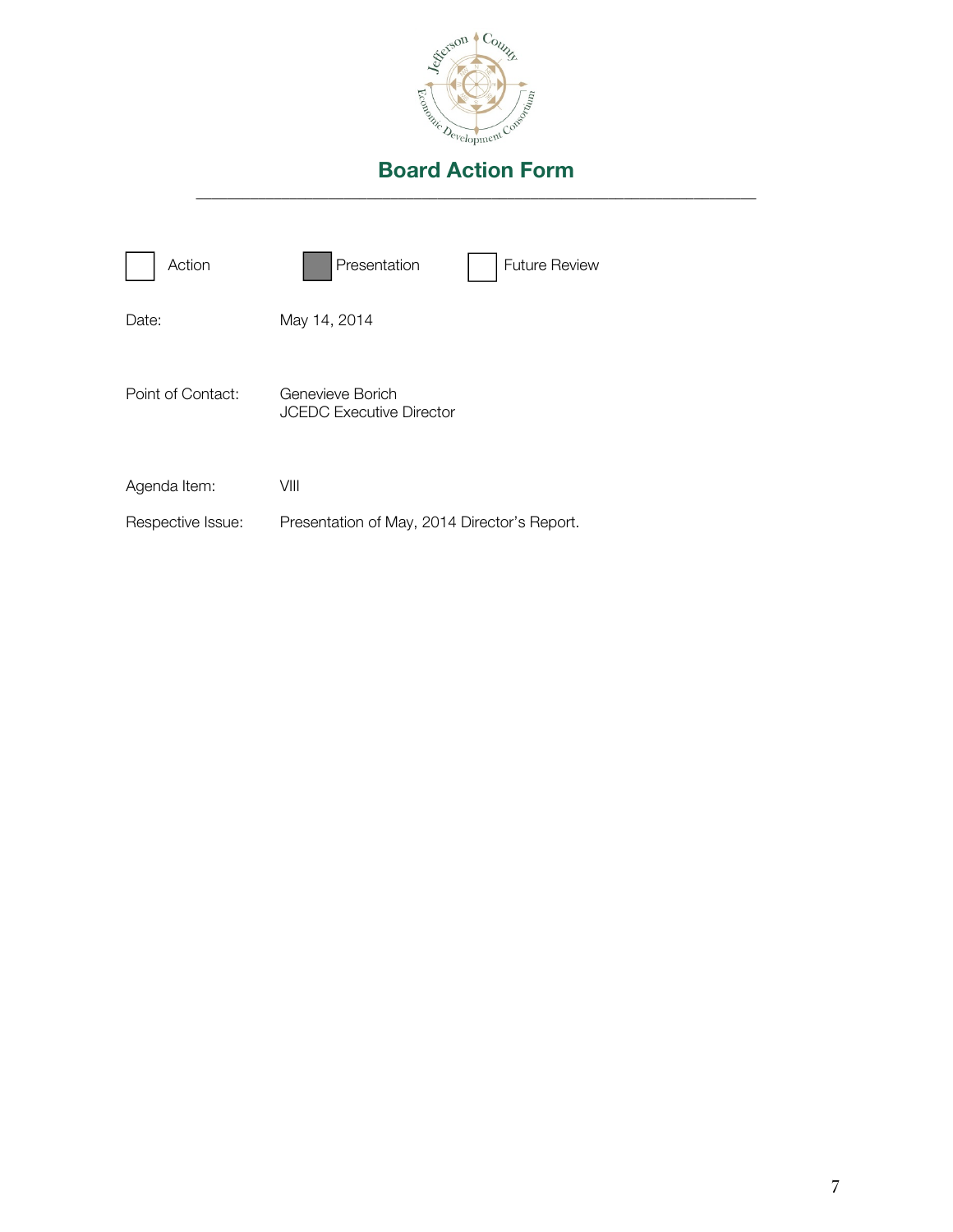

# JCEDC DIRECTOR'S REPORT MAY 14th, 2014

## JCEDC ADMINISTRATIVE SUMMARY

Since starting in March of 2014, I have been tremendously impressed with the work of the JCEDC, its partners, and the communities within the County. I have enjoyed joining the JCEDC team and am looking forward to the year to come.

Enclosed is the JCEDC Director's Report for May, 2014. Included within this document are a summary of JCEDC's work centered around the five areas of the organization's focus: Communication, Marketing, Workforce Development, Supporting a Positive Business Climate, and Facilitation and Coordination. For the remainder of 2014, the JCEDC Board and its staff look to continue to grow collaborations with economic development partners and the County's communities focused on work within these five core areas.

#### Key Recommendation: Implement Synchronist Business Retention Program

It is recommended the JCEDC subscribe to the Synchronist Suite Program and Software package. This package, an economic development industry standard, is an interview program and software package for surveying local primary employers as well as convention/retail/tourism/local service employers. MadREP and M7 both use this service and several local economic development partners (WEDO, Chambers) have either expressed a need and interest in partaking or expressed their intent to work with this program.

The overall goal of the Synchronist program is to find out what challenges face our existing businesses in Jefferson County as well as streamline JCEDC's efforts to most effectively aid our local employers. See attached supplement on more details about the platform - including a quote for the service.

The Sychronist platform aids EDO's to effectively:

1. Manage an EDO's business relationships (including red and green flags to their operations and growth goals) via conducting business retention visits

- 2. Evaluate business impacts (value, growth, risk, and satisfaction) and trends among local industry sectors and the economy overall
- 3. Track prospects, existing firm expansions, and/or startup business projects each with project specific teams
- 4. Coordinate service delivery to existing firms
- 5. Report findings, status, activity preformatted reports

#### Staff Establishing 5 Working Groups with Key Economic Development Partners

Staff are establishing working groups in 5 key areas of economic development focus within the county. The primary goal of these working groups will be to coordinate and collaborate within these five topics, aid in aligning work to the County Economic Vision Plan and regional AdvanceNow economic plan, and provide recommendations for strategic work for the JCEDC in years to come. See attached supplement on proposed role/ composition of each group.

- Transportation & Infrastructure
- Housing
- Primary Employment
- Small Business/Entrepreneurship/Downtown
- Workforce Development

# FOCUS AREA 1: COMMUNICATION

#### Work Accomplished

- 2013 Annual Report Published, Presented to County Board
- Set up numerous meetings with local leaders

#### New Initiatives

- Establish the Publishing of a JCEDC Quarterly Report - "State of Jefferson County Economy"
- Quarterly Economic E-Newsletter (trends,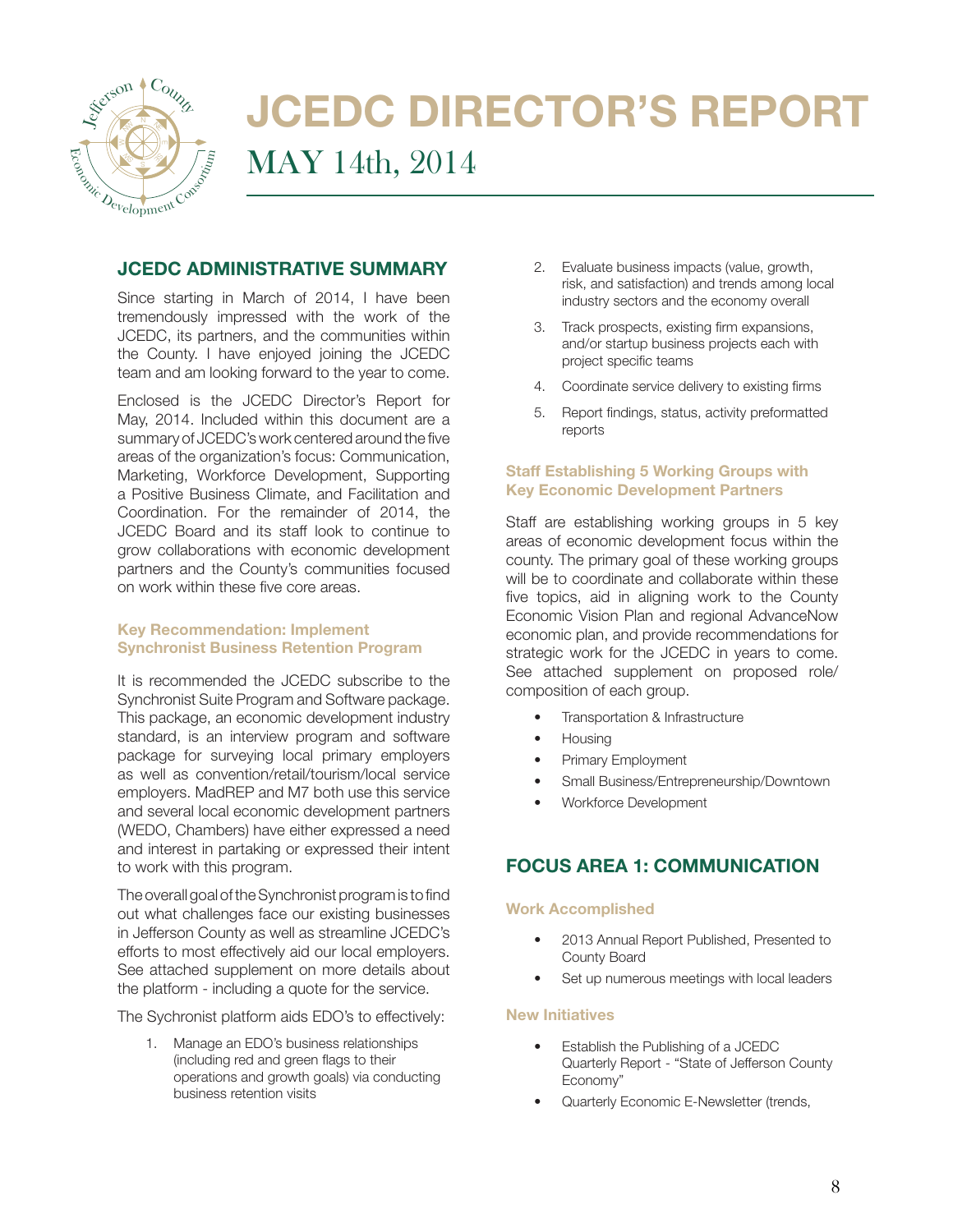data, resources, announcements, success stories, etc)

- Provide Quarterly Presentations to Jefferson County Communities and Community Organizations; additional presentations available on State of Economy upon invite
- Provide announcements of key events, data releases, grants, and other funding opportunities

# FOCUS AREA 2: MARKETING OF JEFFERSON COUNTY

#### Work Accomplished

- Attended Jefferson County Tourism Council Meeting
- Meeting on Glacial Heritage Area to discuss strategic growth
- Meeting with Jefferson County Board of **Realtors**
- Began working on new JCEDC website

#### 2014 Tentative Work

- Design and launch a new marketing website with the following components:
	- A comprehensive Data Commons for local community and economic data (One-Stop-Shop for Local Data)
	- Site selector-friendly information such as key commercial and industrial properties available, industry and laborshed data, incentives available, and quality of life information
	- Information on key programs and resources available for small businesses and entrepreneurs
	- Community development information on existing programs (i.e. homebuyer assistance)
	- Develop Business Attraction Marketing Materials (Targeted Industry, Small Business, QoL)
	- Continue to serve in an ex-officio capacity on the Jefferson County Tourism Council
- Explore options for implementing Tourism Strategic Branding Plan

#### Grants to Explore

- JEM
- USDA Farmers Market Promotional Program

# FOCUS AREA 3: WORKFORCE DEVELOPMENT, TRAINING, AND EDUCATION

#### Work Accomplished

- Met with MATC
- Began to identify grant programs

#### 2014 Tentative Work

- Establish a workforce development coordinating work group
- Develop a strategic workforce development growth plan
- Grow funding resources available for workforce development
- Work to network and provide support to area higher education and trades programs

#### Grants to Explore

- Private Local, State, and Regional Foundations
- Department of Labor
- Department of Commerce
	- Employment and Training Administration
	- Economic Development Administration
	- **Small Business Administration**
- USDA Farmers Market Promotional Program

## FOCUS AREA 4: SUPPORTING A POSITIVE BUSINESS CLIMATE

#### Work Accomplished

- Met with the County Board of Realtors
- Met with several local Chambers, WEDO, regional economic development partners, WEDC, MadREP
- Attended HOME Consortium meeting

#### 2014 Tentative Work

- Build a continuously up-to-date database of commercial and industrial properties available (both buildings and sites) to market through both LOIS and Locate in Wisconsin as well as local agencies websites'
- Establish a business climate coordinating work group (focused on primary employment)
	- Develop business engagement strategic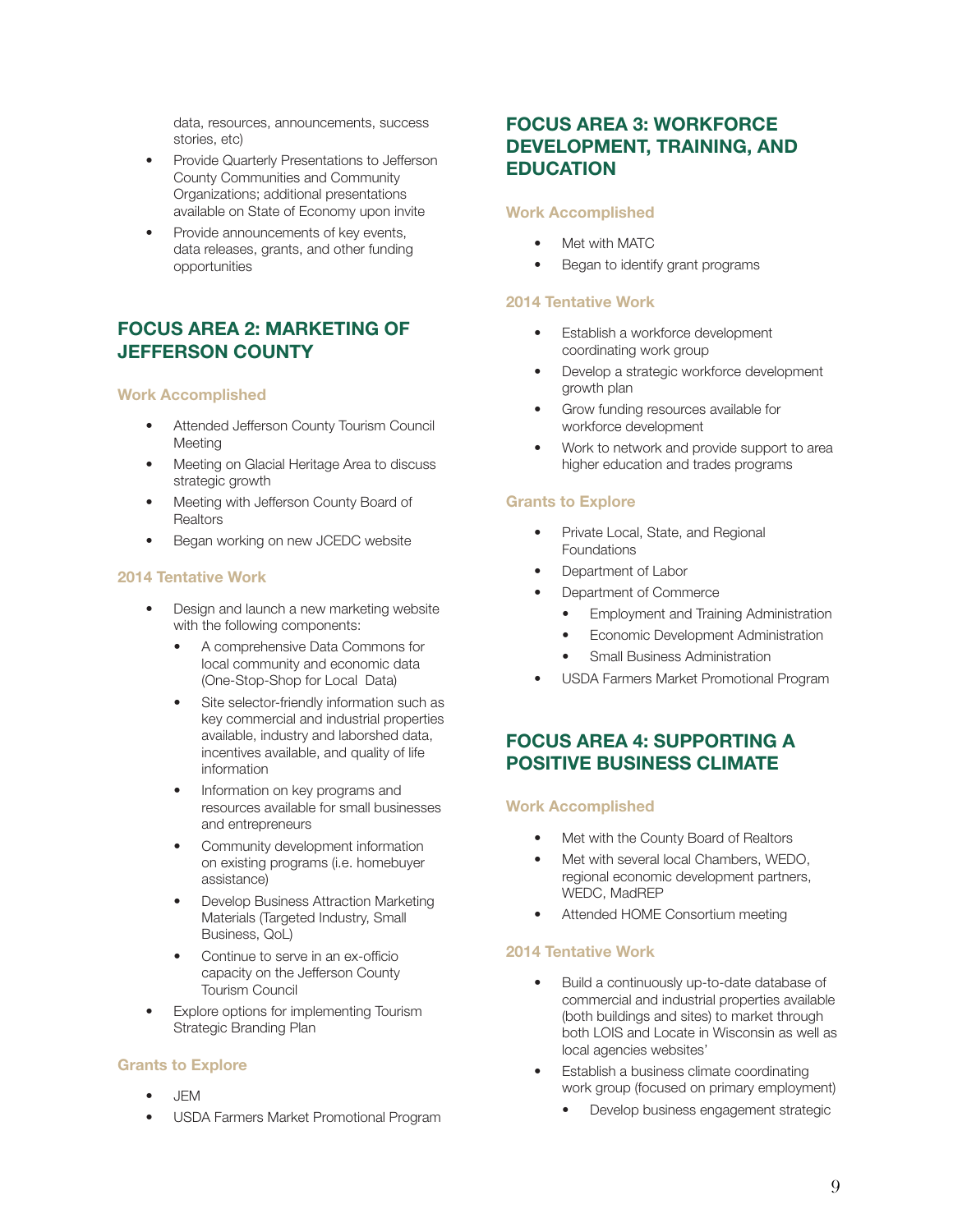plan for primary employers focused on key targeted industries (advanced manufacturing, food processing, agribusiness, bioenergy, healthcare, and tourism)

- Establish a small business/downtown/ entrepreneurship coordinating work group
	- Develop small business/downtown/ entrepreneurship strategic plan
- Establish a transportation/infrastructure coordinating work group
	- Develop transportation/infrastructure strategic plan
- Establish a housing coordinating work group
	- Update the Regional Consolidated Plan (for housing) as well as participate in the regional Analysis of Impediments to Fair Housing Plan (both HUD documents)
- Establishing a business retention interview program for primary and small business employers (Synchronist)
- Grow funding resources available for business development activities

#### Grants to Explore

- Private Local, State, and Regional Foundations
- Department of Commerce
	- Employment and Training **Administration**
	- Economic Development Administration
	- Small Business Administration

# FOCUS AREA 5: FACILITATION AND COORDINATION

#### Work Accomplished

- Serving on the Economic Competitiveness Committee and Economic Development Professionals Committees of MadREP
- Engaged several communities with business attraction/expansion requests
- Attended the Inter-county Coordinating Committee

Met with local utility, MATC, hospital officials

#### 2014 Tentative Work

- Continue to assist with implementation of AdvanceNow, the Greater Madison Region's Comprehensive Economic Development Strategy (CEDS) and partner with MADREP on various activities
- Continue to grow partnership with M-7, Milwaukee's regional economic development organization
- Develop a County-wide, coordinated request for assistance process for retention, expansion, attraction
- Continue to attend local and regional meetings
- Serve as support and as a liaison to local planning and economic development staff and local leaders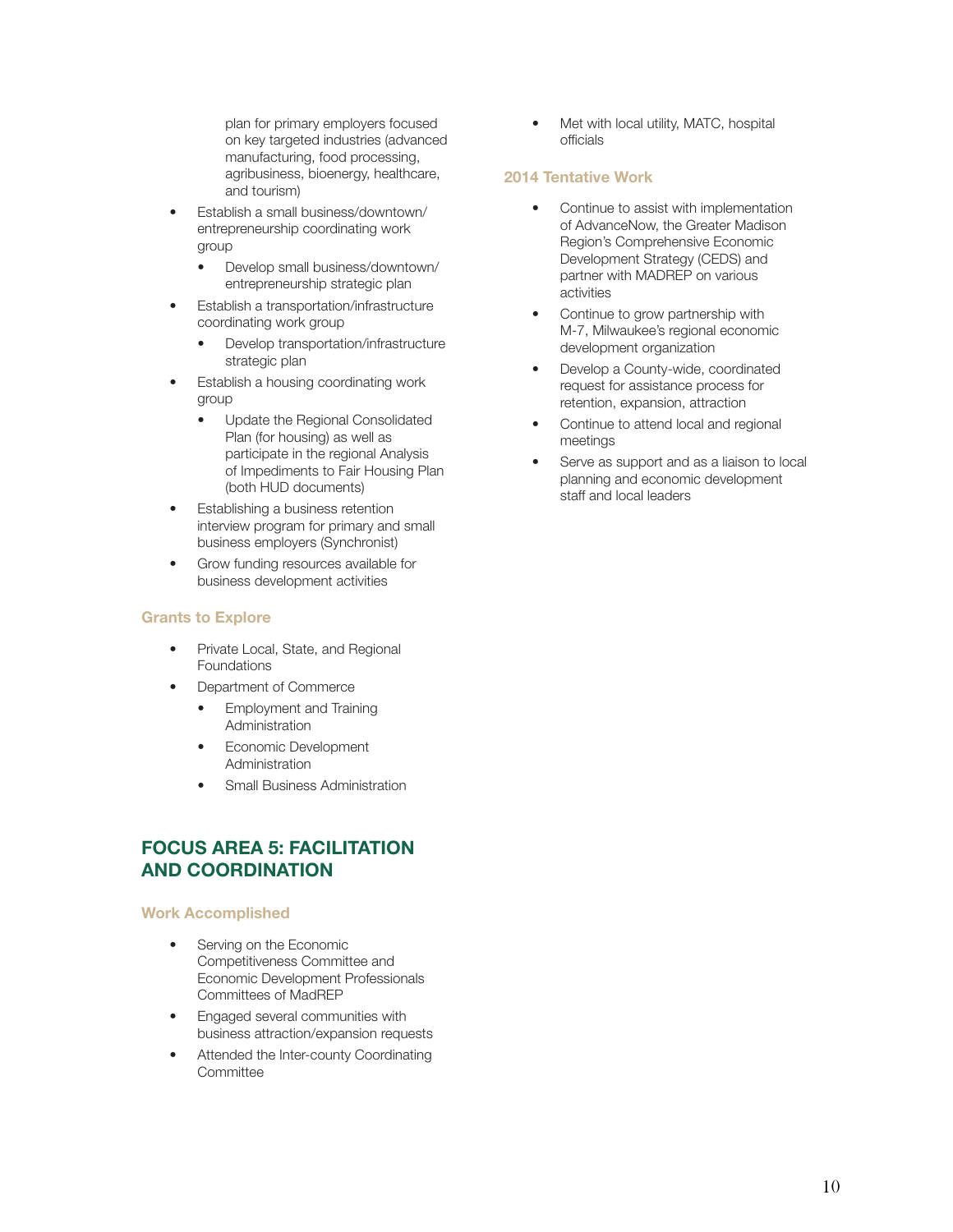

**JCEDC** Proposed Working Groups

# OVERVIEW: SCOPE OF JCEDC WORKING GROUPS

It is envisioned these working groups of staff and local leaders will serve as liaisons for local agencies and focus on sharing current work, identifying areas for coordination and collaboration in current and future work, and explore areas for growth in each respective topic within the county. It will be an opportunity for staff to interact with local partners and agencies and assist in coordinating, collaborating, and communicate with economic development and related activities as well as assist in helping these groups align to the Jefferson County Economic Development Visioning Plan and the regional economic development AdvanceNow plan. We are looking to have each group:

- Meet monthly to begin and set self-decided schedules moving forward
- Appoint a working group "chair" that serves also as a non-voting member on the JCEDC Board (this will ensure communications beyond JCEDC staff between the working group and the JCEDC Board) -- this "chair" would work with JCEDC staff to set meeting agendas and help lead working group meetings
- Work in 2014 to develop a strategic plan draft to recommend to the Board for 2015 and beyond for the group's respective topic - the Board would then review and endorse each respective strategic plan

#### Transportation and Infrastructure

Working group of staff and local leaders focusing on transportation and infrastructure needs (including broadband) for economic development. The group will serve as liaisons for local agencies and focus on compiling top local infrastructure improvement priorities for economic development. In addition, the group will share updates on local work and initiatives, identify areas for collaboration and coordination, and work to leverage funding sources to support transportation and

infrastructure priorities.

Tentative representatives serving on Transportation and Infrastructure Working Group include:

- County Highway Department
- Municipal Public Works Departments
- **Transit Authority**
- Cab Companies
- District 8 Broadband Committee
- Local Broadband Committee
- **Utility Authorities**
- JCEDC

#### **Housing**

Working group of staff and local leaders focusing on housing needs of Jefferson County as it pertains to quality of life for economic development. The group will serve as liaisons for local agencies and focus on compiling top local housing priorities. In addition, the group will share updates on local work and programs, identify areas for collaboration and coordination, and work to leverage funding sources to support housing priorities.

Tentative representatives serving on Housing Working Group include:

- HOME Consortium
- Southern Housing Council
- County Board of Realtors
- U-W Extension Services
- **Lenders**
- Insurance/Inspectors
- JCEDC

#### Primary Employment

Working group of staff and local leaders focusing on primary employer needs for economic development. The group will serve as liaisons for local agencies and focus on priorities to support primary employers. In addition, the group will share updates on primary employer expansions, business attraction efforts, and marketing efforts. The group will share updates on available properties for primary employers as well as infrastructure and improvements needed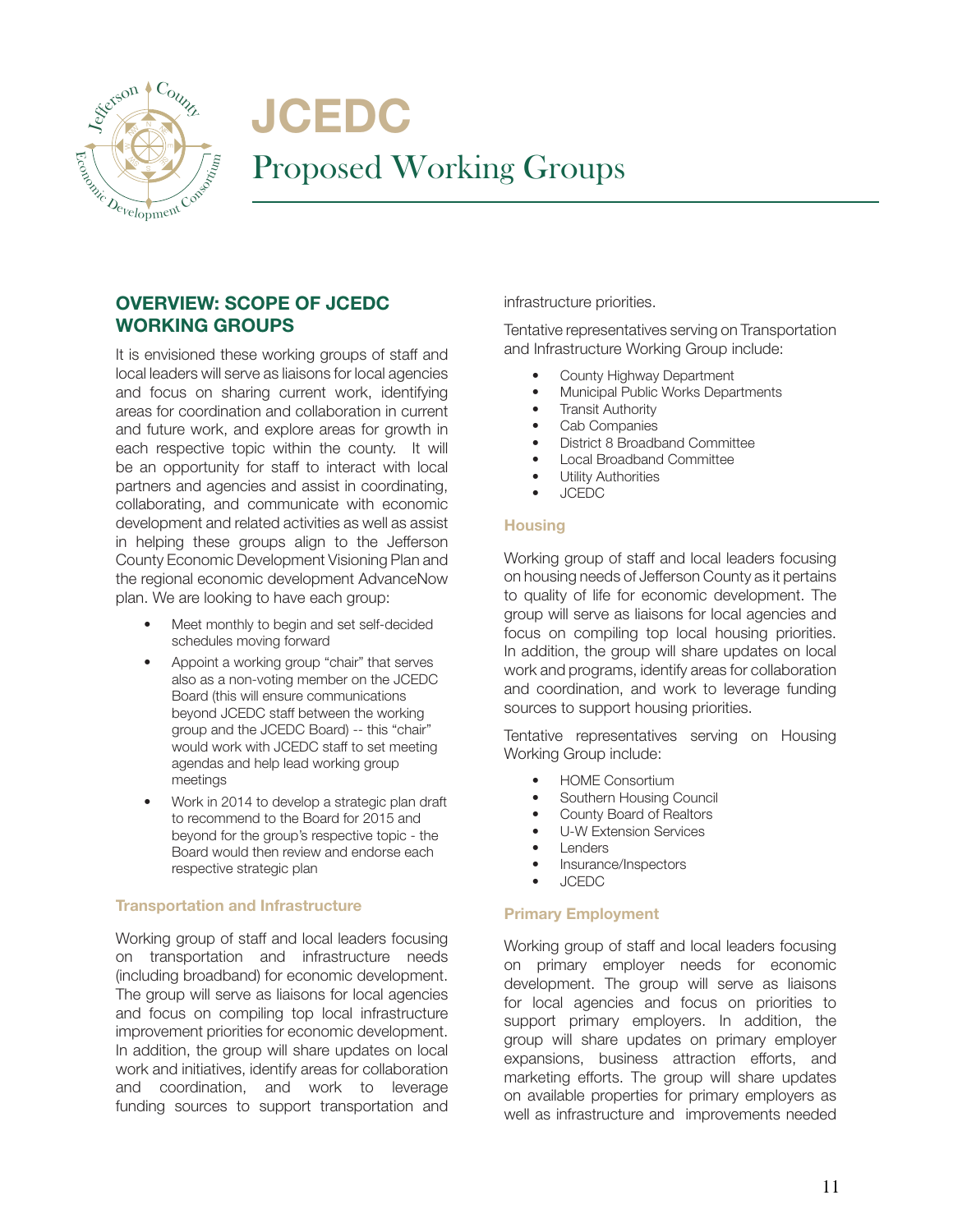to prepare properties for use. Finally, the group will identify areas for collaboration and coordination and work to leverage funding sources to support growing primary employment in the county.

Tentative representatives serving on Primary Employment Working Group include:

- Watertown Economic Development **Organization**
- Fort Atkinson Industrial Development Council
- Johnson Creek RDA
- Lake Mills RDA
- Waterloo RDA
- Jefferson RDA
- WEDA
- WEDC
- M7
- County Board of Realtors
- U-W Extension Services
- Advanced Manufacturing Cluster
- Agribusiness Cluster
- **BioEnergy Cluster**
- Energy Cluster
- Food Processing Cluster
- Healthcare Cluster
- Tourism Cluster
- JCEDC

#### Small Business/Entrepreneurship/Downtown

Working group of staff and local leaders focusing on entrepreneurship, small business, and downtown development needs. The group will serve as liaisons for local agencies and focus on compiling top priorities to support small businesses and entrepreneurs in the county. In addition, the group will share updates on small business expansions, business attraction efforts, and marketing efforts. The group will share updates on available properties for small businesses and work space for entrepreneurs as well as infrastructure and improvements needed to prepare properties for use. Finally, the group will share updates on local work and initiatives, identify areas for collaboration and coordination, and work to leverage funding sources to support small business, entrepreneur, and downtown development priorities.

Tentative representatives serving on Workforce Development Working Group include:

- Lake Mills Chamber/Main Street
- Fort Atkinson Chamber
- Watertown Economic Development **Organization**
- Johnson Creek Chamber
- Watertown Chamber/Main Street
- Whitewater Chamber/Main Street
- Jefferson Chamber
- SBDC
- Madison College
- Whitewater Innovation Center
- Sustain Jefferson/Makers Space
- Town and Country RC&D
- Wisconsin Center for Technology Commercialization
- University of Wisconsin-Madison Office of Corporate Relations
- Janesville Innovation Center
- U-W Extension Services
- JCEDC

#### Workforce Development

Working group of staff and local leaders focusing on workforce development needs within the county. The group will serve as liaisons for local agencies and focus on compiling top local workforce development priorities. In addition, the group will share updates on local work and initiatives, identify areas for collaboration and coordination, and work to leverage funding sources to support workforce development priorities.

Tentative representatives serving on Workforce Development Working Group include:

- Madison College
- **Trades Programs**
- Workforce Investment Board
- Workforce Development Center
- State
- Regional School Board
- U-W Extension Services
- U-W Whitewater
- **Marion College**
- Maranatha Baptist Bible College
- Wisconsin Development Board Rapid Response
- Advanced Manufacturing Cluster
- Agribusiness Cluster
- BioEnergy Cluster
- Energy Cluster
- Food Processing Cluster
- Healthcare Cluster
- **Tourism Cluster**
- **Employment Agencies**
- JCEDC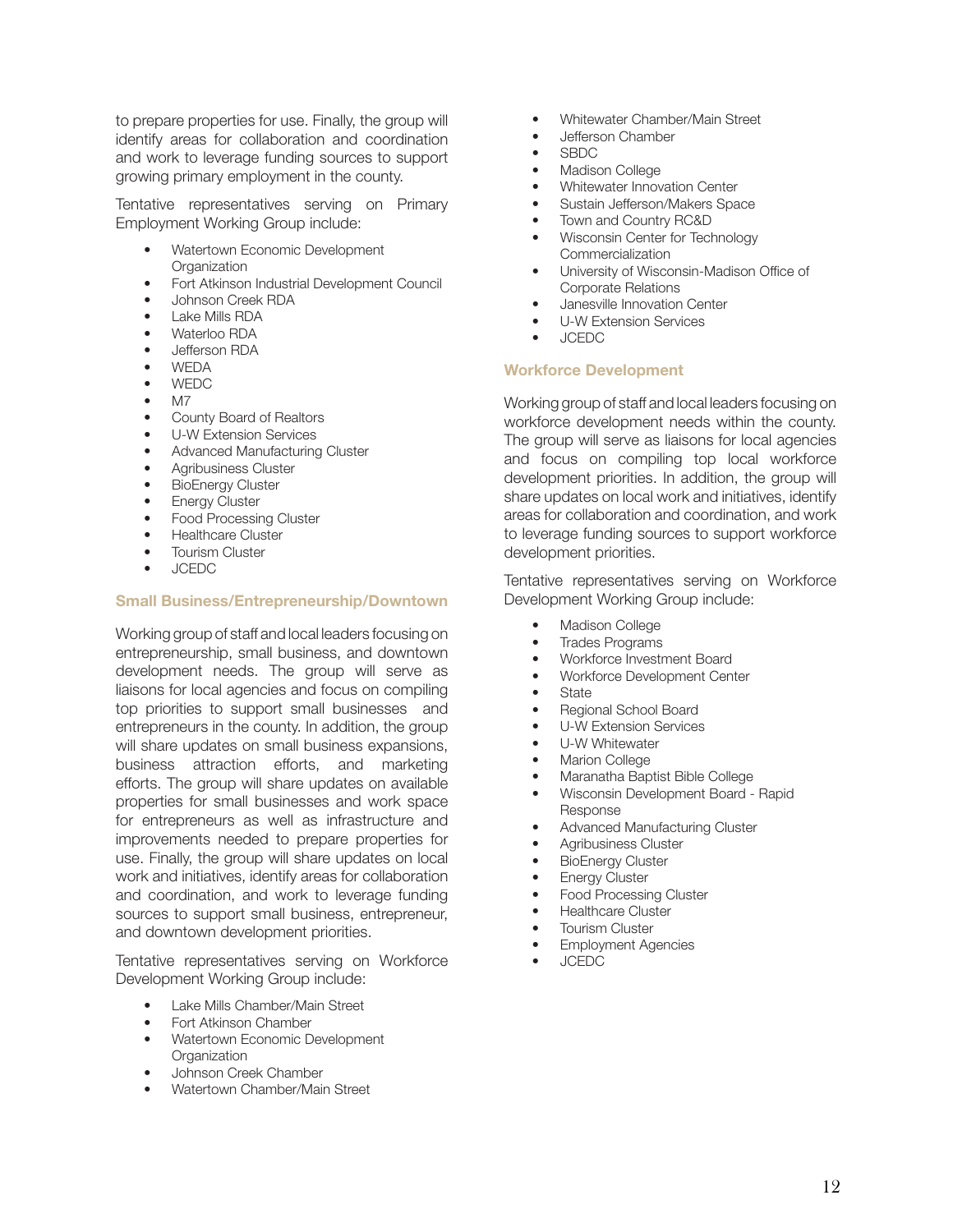

| Action            | Presentation<br><b>Future Review</b>                                                                                                                                                                                                                                                                                                                                                                                                                                                                                                                                                                                                                           |
|-------------------|----------------------------------------------------------------------------------------------------------------------------------------------------------------------------------------------------------------------------------------------------------------------------------------------------------------------------------------------------------------------------------------------------------------------------------------------------------------------------------------------------------------------------------------------------------------------------------------------------------------------------------------------------------------|
| Date:             | May 14, 2014                                                                                                                                                                                                                                                                                                                                                                                                                                                                                                                                                                                                                                                   |
| Point of Contact: | Genevieve Borich<br><b>JCEDC Executive Director</b>                                                                                                                                                                                                                                                                                                                                                                                                                                                                                                                                                                                                            |
| Agenda Item:      | VIII.A                                                                                                                                                                                                                                                                                                                                                                                                                                                                                                                                                                                                                                                         |
| Respective Issue: | It is recommended the JCEDC subscribe to the Synchronist Suite Program's<br>PRIME and CRTS platforms. Staff will explore interest in the program within the<br>County as well as potential funding partners.                                                                                                                                                                                                                                                                                                                                                                                                                                                   |
|                   | This package, an economic development industry standard, is an interview<br>program and software package for surveying local primary employers as well as<br>convention/retail/tourism/local service employers. MadREP and M7 both use this<br>service and several local economic development partners (WEDO, Chambers) have<br>either expressed a need and interest in partaking or expressed their intent to work<br>with this program. The overall goal of the Synchronist program is to find out what<br>challenges face our existing businesses in Jefferson County as well as streamline<br>JCEDC's efforts to most effectively aid our local employers. |
|                   | Due to savings in staffing expenditures and creating the website in-house,<br>purchasing the Synchronist program would still keep the JCEDC 2014 budget<br>under total approved expenditures for the year.                                                                                                                                                                                                                                                                                                                                                                                                                                                     |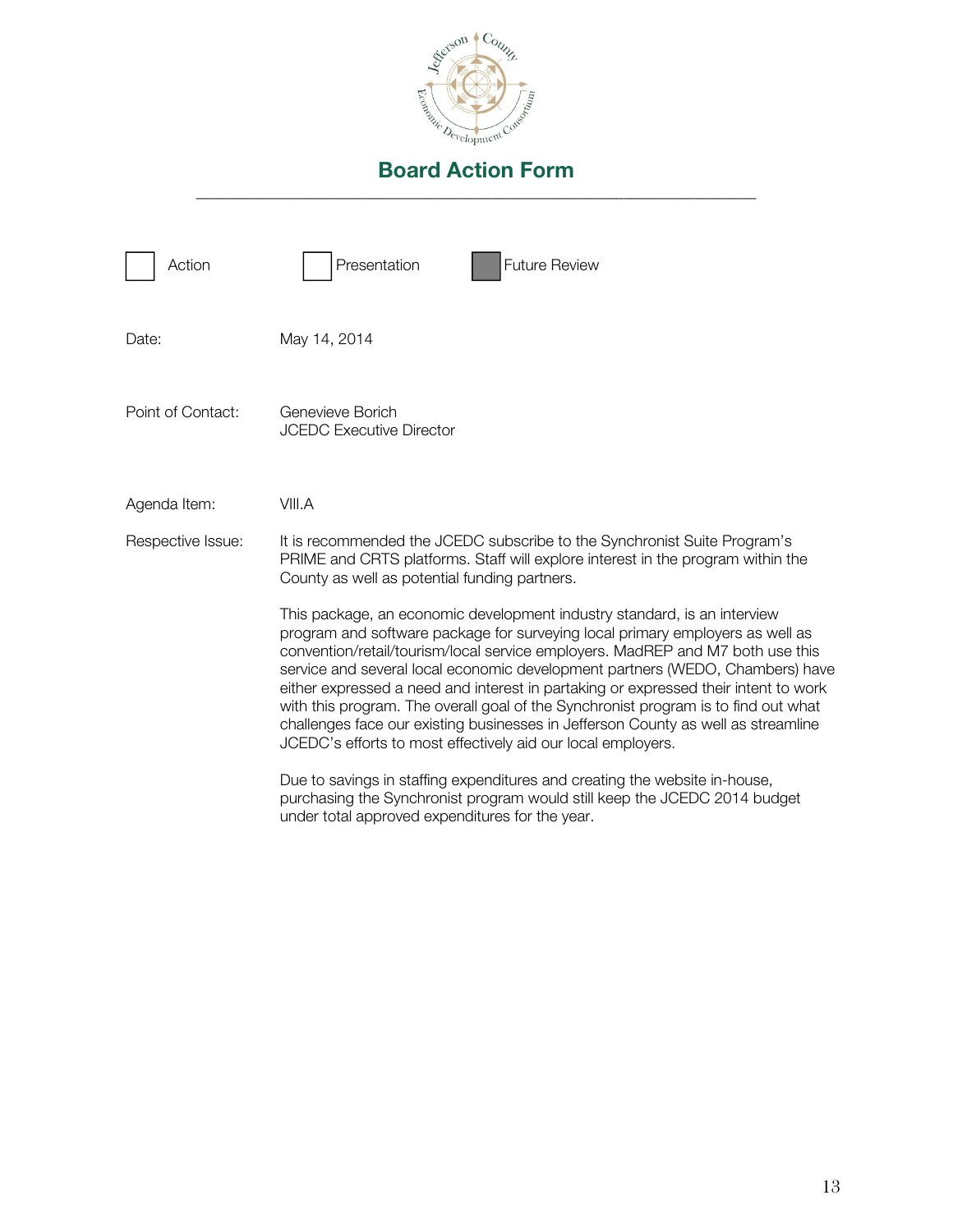

# **Jefferson County Economic Development**

**Synchronist CRM, PRIME and CRTS Quote** 

Increase organizational efficiency and effectiveness with Synchronist CRM, PRIME and CRTS for fully integrated, cloud based, secure, easy to use:

- Contact Management
- **EXECUTE: Service Delivery Coordination**
- **Business Retention and Expansion** 
	- o Primary Sector (PRIME)
	- o Service Sector (CRTS)
- **Predict Business Performance**

Eric P. Canada Blane, Canada Ltd. 1 May 2014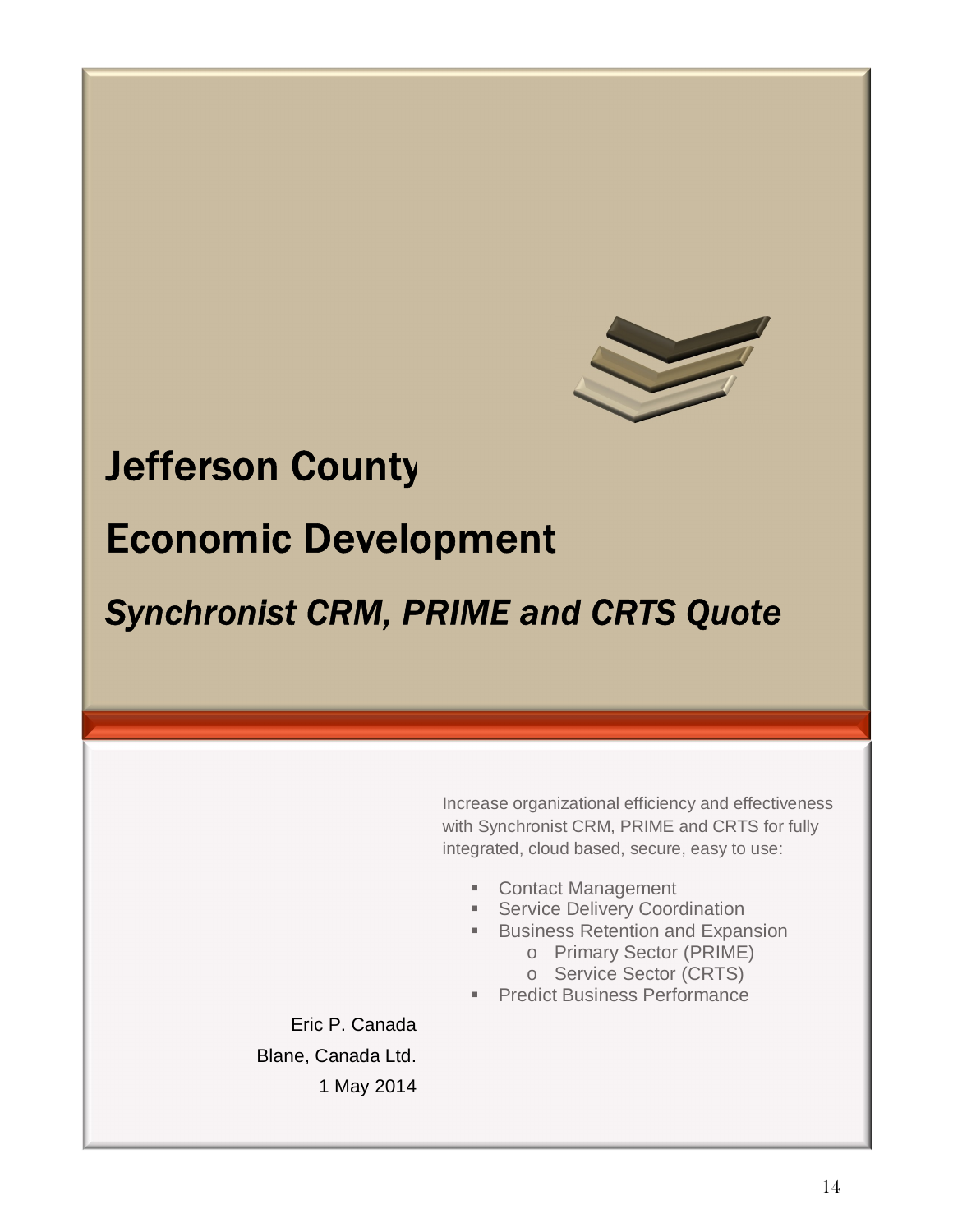# Jefferson County Economic Development Consortium

# *Synchronist CRM, PRIME, and CRTS Quote*

1 May 2014

# **Synchronist Suite**

Synchronist is a cloud based toolset built for economic developers. It is a platform for effectively:

- 1) Managing an EDO's business relationships
- 2) Conducting business retention visits
- 3) Evaluating business impacts (value, growth, risk, and satisfaction)
- 4) Tracking prospects, existing firm expansions, and/or startup business projects each with project specific teams
- 5) Coordinating service delivery to existing firms
- 6) Report findings, status, activity via approximately 85 preformatted reports

The Synchronist Suite modules include:

| <b>Synchronist CRM</b>   | Client Relationship Management                            |
|--------------------------|-----------------------------------------------------------|
| <b>Synchronist PRIME</b> | Primary Sector employers                                  |
| <b>Synchronist CRTS</b>  | Convention, Retail, Tourism, and local Services employers |
| <b>Synchronist OpMgr</b> | Prospect and Expansion management                         |

This combination greatly enhances usability and makes Synchronist a platform for the complete existing business-business attraction strategy.

# **Synchronist Suite Benefits**

Each module is fully independent yet, fully integrated. Modules can be used independently or in combination to increase efficiency as well as effectiveness. Examples of the features include:

- Easy to use
- **•** Cloud based
- **Mobility: Access from any Internet enabled device**
- $\blacksquare$  Fully independent fully integrated
- Built from ground up specifically for economic development
- **EXECT:** Single database for all economic development programs
- **New features regularly added to Synchronist**
- **EXECUTE:** Automatic weekly updates
- Controlled operating costs No seat licenses; No customization cost
- **EXTERG**, engaged user community
- **FILL TEADER IS CONTENT** Full team support and training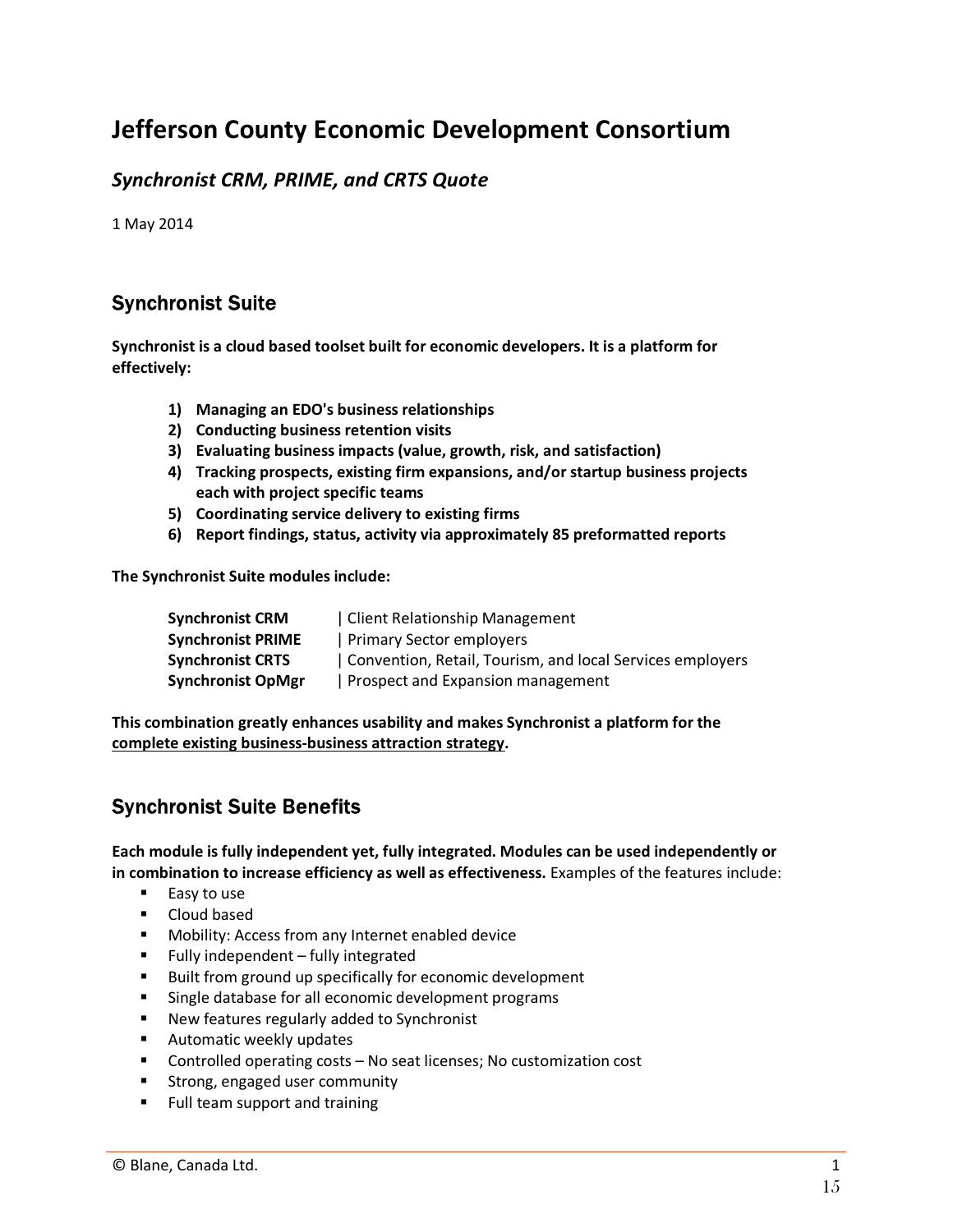# **Synchronist Contact Management (CRM)**

Synchronist CRM is cloud based, feature rich and easy to use. In our research, these are the features development professionals rely on. Representative Synchronist features include:

| <b>Contact Features - Representative</b>     |                               |  |
|----------------------------------------------|-------------------------------|--|
| Email management                             | Multiple-Preformatted Reports |  |
| Search                                       | Heads-up Displays             |  |
| Advanced Wildcard, Multi-<br>variable Search | <b>Contact History</b>        |  |
| Dynamic Company Look-Up                      | <b>Time Tracking</b>          |  |
| Key Word Search                              | All-Day Login                 |  |
| Search Export                                | Service Delivery Tracking     |  |
| <b>Broadcast Email</b>                       | <b>Contact Transfer</b>       |  |
| Company ID Tags                              | Contact V-Cards               |  |
| Contact ID Tags                              | Interview Scheduler           |  |
| Personal Contact Info                        | Reminders                     |  |
| Excel list downloads                         | <b>Custom Contact Fields</b>  |  |
| One-to-One Communications                    | <b>Custom Company Fields</b>  |  |
| One-to Many Communications                   | <b>Custom Parent Fields</b>   |  |
| Multiple-Security Levels                     | 1-to-Many Relationship        |  |
| Mobile Access                                | Lists, Labels, Directories    |  |

# **Setting the Pace**

**Synchronist sets the pace for contact management for the economic development environment. Synchronist is not a traditional CRM program: 5 details that matter:** 

**First: Many to Many Relationships define service delivery as well as prospect management in economic development.**  Synchronist provides for these multi-party dynamic relationships. See text box.

**CRMs are transactional.** A classic CRM program is focused on the individual. CRMs are great with one-to-one relationships, but fail to address the complex relationships common in economic development project management.

*Synchronist Provides For Complex Transaction Relationships* 

- One to One
- **Group to One**
- Group to Group
- Group to Group to One
- **Group to Group to Group**

**Second: The company is the client and the core record in Synchronist.** When information is attached to the company, people can come and go without loss of service history, contact history, parentage, or the many other individuals – company and community -- involved in the economic development relationship with the company/client.

**In a CRM, the primary record is the contact record**. Delete a contact – intentionally or unintentionally – and company information, communications, services delivery notes, or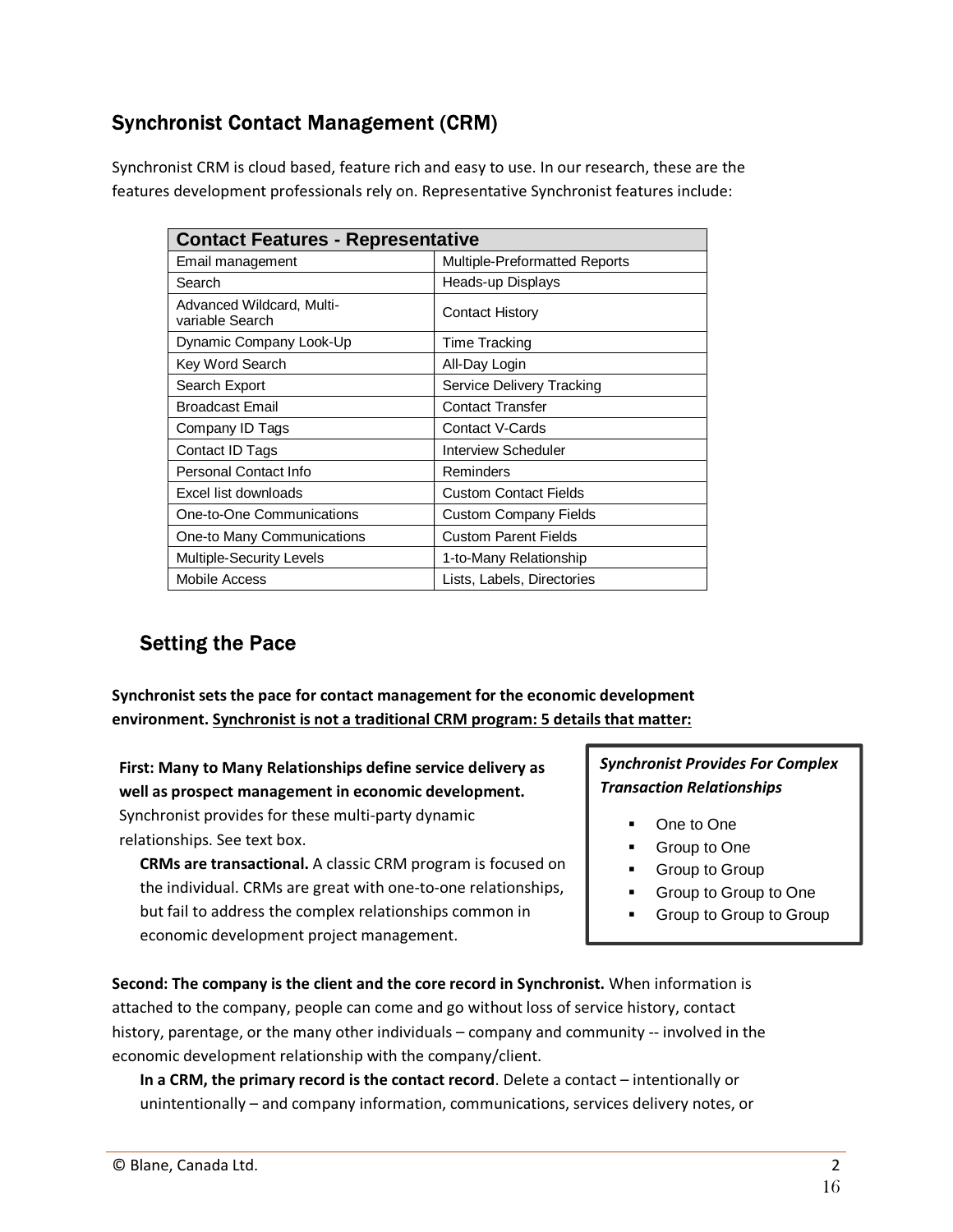interviews attached to that individual are lost. When the individual leaves, company information is easily lost or orphaned.

**Third: Structure and flexibility.** Synchronist fully integrates – contact management, service delivery, prospect management, BR|E interview, etc. – processes into the software. Plus, Synchronist provides flexibility with easy to use built-in tools to allow the administrator to add fields or questions to every section of Synchronist.

**Many of today's CRM are too flexible.** Tabs, fields, relationships can be added with great ease. However, without process and serious controls, flexibility becomes a curse cluttering and complicating use, frustrating users.

**Fourth, Synchronist was designed to make stored information accessible and provide concise information.** Over 85 preformatted reports, plus custom free form reporting, as well as analysis tools bring information to life for decision-makers. Synchronist brings together answers to different questions to provide insight in the bigger issue.

**CRMs are designed to store information.** Reporting capabilities have gotten measurably better – the eye-candy is nice – dashboards count and visually display info. CRM's count and add with ease, but organizing text or adding even simple analysis is a challenge without purchasing additional software like Crystal Reports. CRMs fail to meet the rigors of reporting to a Council, Board, or investors.

**Fifth, Synchronist new features are crowd sourced… benefiting all users.** Users bring ideas for new features to the Blane, Canada Team and those that benefit all users will be either implemented immediately or added to the development map depending on the complexity of the change. For example, time tracking was added to Synchronist within a week weeks – across multiple functions as well as integrated with appropriate reports - of the client's suggestion. Costs are spread across many users guaranteeing controlled operating costs without sacrificing new features.

**Every new idea for improving a generic CRM requires another check to be written.** Each new feature added means more programmer and staff time. New reports can require adjusting the program, meaning more programming time. It all adds up. These costs only become clear after the commitment to a design-build approach. In a D-I-Y environment, technical support, development, and general operating costs can quickly mount up.

# **Synchronist PRIME & CRTS - Business Retention**

Today's global environment changes the formula for success in economic development. Successful economic developers are stepping up to manage their community's core assets: the community's portfolio or existing businesses.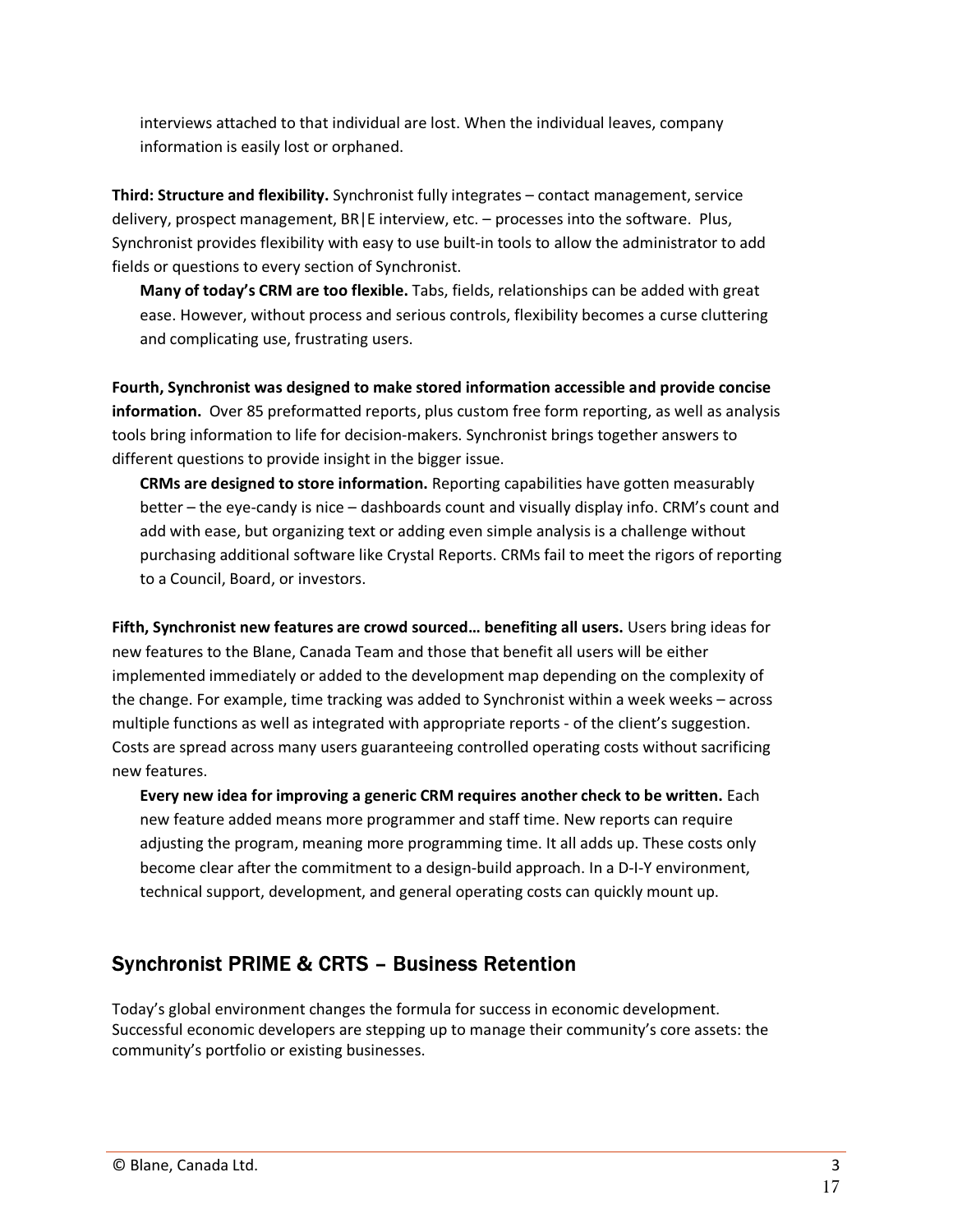The traditional "retail" (one-to-one) approach to economic development looks only at building relationship and delivering service. Portfolio management requires information. Synchronist PRIME and CTRS deliver critical decision-making information:

- � **Key Performance Indicators** (benchmarks) drawn from national data creating a context for understanding local findings
- � **Objective Evaluation** of each company's Growth potential, Value to the community, Risk of leaving or downsizing defines the future potential of the businesses in the community (the Portfolio) providing clear insight for more targeted strategies. (see graphic)

In addition to the benefits of traditional business retention – identifying expansion opportunities and companies at risk, providing assistance to companies, documenting community problems, and establishing personal relationships with executives – the Synchronist System opens new channels of information to support resource allocation and policy decisions.

The Synchronist System approach provides economic development organizations the only proven tools available for conducting comprehensive product and



portfolio assessments. The Synchronist National Benchmarks (237 Key Performance Indicators) allow development professionals to objectively identify statistically significant competitive advantages and disadvantages changing the nature of decision-making for development professionals. The Portfolio benchmarks provide professionals direct documentation of the quality and strength of each community's business base. Portfolio Assessment includes: Growth Companies, Value Companies, Companies at Risk, Technology Orientation, as well as overall Satisfaction.

*Without meaningful information and a relevant context, decisions are just a "best guess!"* 

# **Jefferson County Economic Development Consortium**

The economic development staff is about to embark on a business retention program to gain new insight into critical business information. The Executive Director is familiar with Synchronist and is nearing a final decision. The director has requested a quote for providing Synchronist CRM, and PRIME as the platform for managing economic development contacts as well as the existing industry strategy.

Synchronist Suite modules are licensed separately to maximize flexibility. Acquire them individually or in combination to meet specific needs. Then, add additional modules as needed.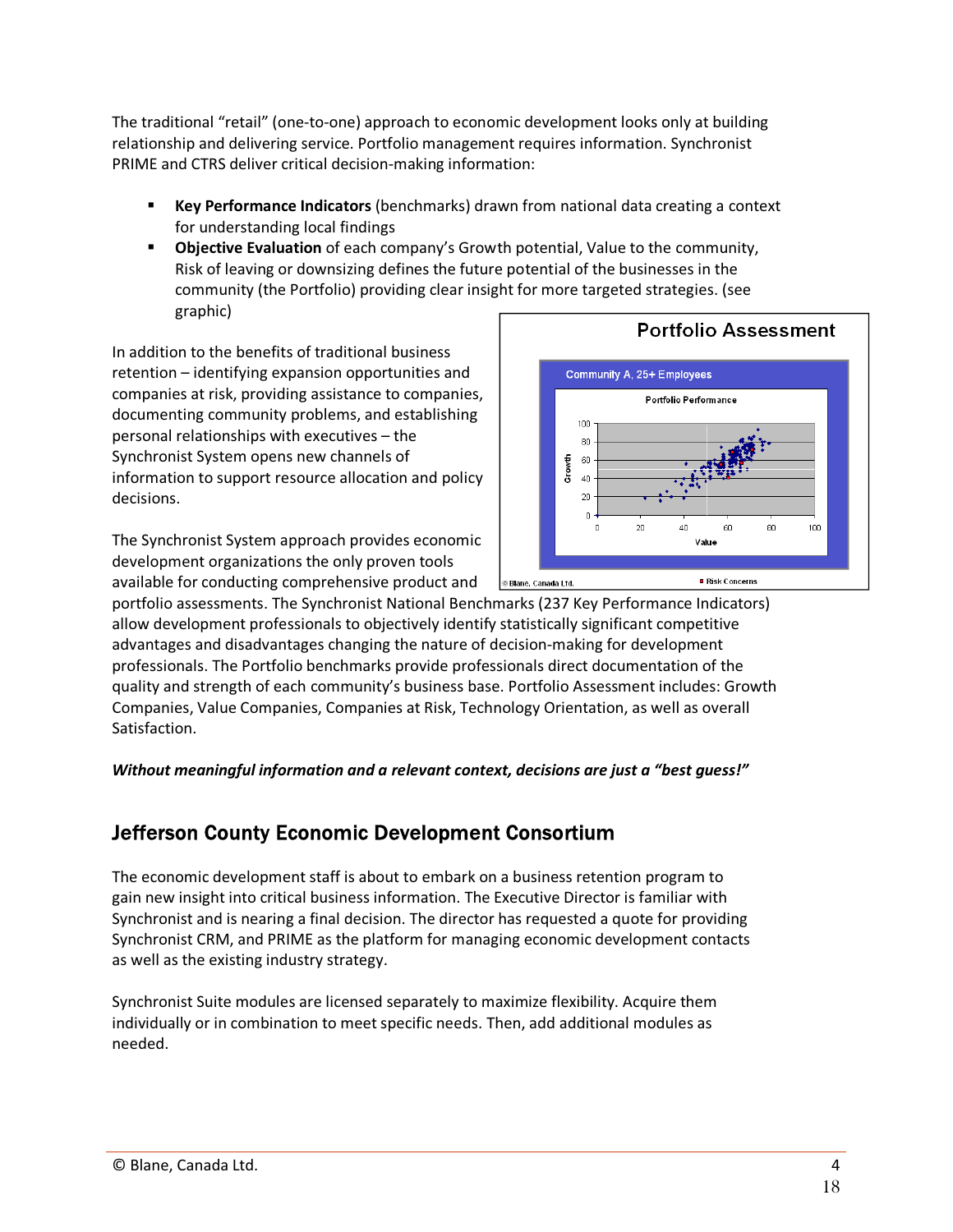Synchronist licenses are one-time fees. There are no seat licenses to add additional operating costs. After the initial investment, an annual update fee covers software upgrades, maintenance, training, support, and data back-up. Update fee begins in year 2.

The following schedule shows the 3-year operating cost as well as license/update fees for licenses discussed. This is the maximum cost if all licenses are acquired immediately. Consolidation of businesses processes in Synchronist will frequently allow savings over multiple, independent platforms.

| <b>License Fees</b>                                 | Year 1    | Year 2   | Year <sub>3</sub> | <b>Average Annual</b><br><b>Cost 3-Year</b> |
|-----------------------------------------------------|-----------|----------|-------------------|---------------------------------------------|
| CRM (Integrated with 1 <sup>st</sup> license)       | NA.       | NA.      | NA.               |                                             |
| <b>PRIME License (1st license)</b>                  | \$5,900   | $\Omega$ | 0                 |                                             |
| <b>CRTS License (2<sup>nd</sup> license)</b>        | 3,600     |          |                   |                                             |
| <b>Total License Fees*</b>                          | \$9,500   | $\Omega$ | 0                 | \$3,167                                     |
| Annual Update, Maintenance, Support                 |           |          |                   |                                             |
| <b>CRM</b>                                          | NA.       | NA.      | NA.               |                                             |
| 1 <sup>st</sup> License (PRIME)                     | <b>NA</b> | \$1,750  | \$1,750           |                                             |
| 2 <sup>nd</sup> License (CRTS)                      | <b>NA</b> | 800      | 800               |                                             |
| <b>Total Annual Operating Cost</b>                  |           | \$2,550  | \$2,550           | \$1,700                                     |
| <b>Total Average 3 Year Purchase/Operating Cost</b> |           |          | \$4,867           |                                             |

#### **Licensing Notes**

- **•** Full Synchronist functionality
- \* \* All Synchronist license fees are one-time license fees
- � No seat licenses and no limit on the number of operators/ users
- � License and update fees include: all software updates, R&D, maintenance, data management, training, and support.
- � Operators can be given access to one or more modules by the administrator
- � Launch includes loading data provided in MS Excel format
- The Synchronist System does not require multi-year contracts
- $\blacksquare$  This quote is effective for 90 days from the cover date
- Additional modules can be added at any time. After the first license, additional license is discounted by 25%. (reflected in quote above)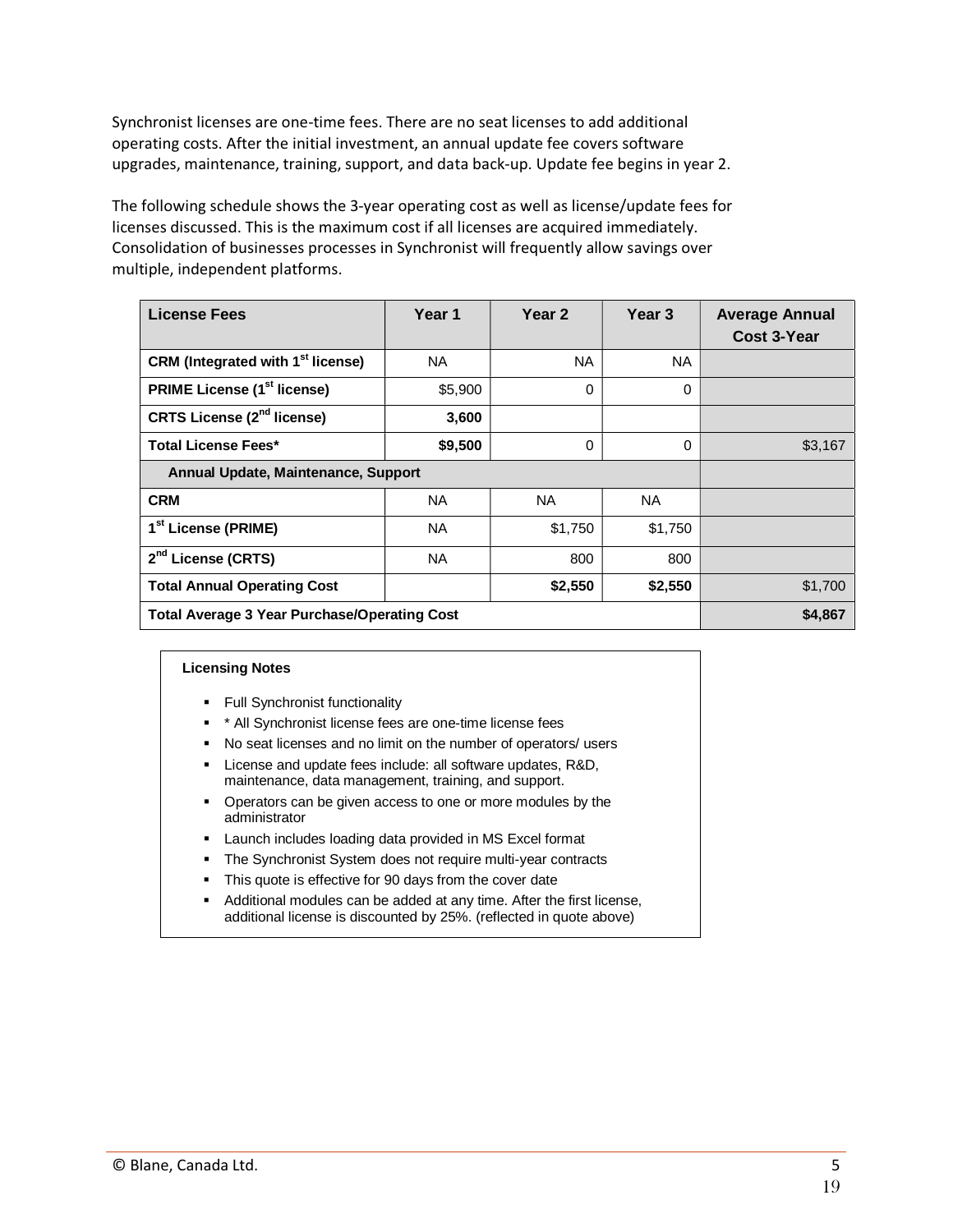| <b>Optional Costs</b>                                                  |         |
|------------------------------------------------------------------------|---------|
| Loading Company/Contact data from CRM or other source                  | \$0     |
| Field and Question Customization (built in tools)                      | \$0     |
| Customization to add additional custom features, reports, etc.         | Quote   |
| <b>Report Customization FreeStyle</b>                                  | \$0     |
| Online training (custom and scheduled)                                 | \$0     |
| On-Site Training (plus travel)                                         | \$2,500 |
| Synchronist Users' Forum Registration (Chicago, IL, October 6-7, 2014) | \$650   |
| North American Data Study Participation                                | \$425   |

# **Customization**

Synchronist Suite includes a built in toolkit allowing the program administrator to customize Synchronist to meet specific information needs of clients. Easily customized areas include: Company Background, Contact, Parent Company, Executive Interview, and After Interview notes.

There are however, occasions where more extensive customization is desired to add new features or organize and report custom fields. For these special requirements, our talented software development team can add customized features that support unique program processes. Here are several recent customization examples:

- Emergency Response Audit
- Interviewer Selection/Assignment Tools
- **Target Industry Interview forms and reporting**
- **•** API services for porting data from Synchronist to another application
- **Extraction of data from independent database into Synchronist**

Expanding on the Synchronist platform is easy and affordable. Build on proven CRM reliability to implement your custom business process. Share your ideas and we can prepare a customization proposal for your consideration.

# **Launch Sequence**

The following sequence highlights the launch of Synchronist for new clients.

- 1. Once we get a final go we will issue an invoice for the module(s) selected.
- 2. Begin setting up your site.
- 3. If you don't already have it, you can pull together a list of the companies and contacts in the region.
- 4. Load and test your company and contact data.
- 5. Issue your admin password to access Synchronist.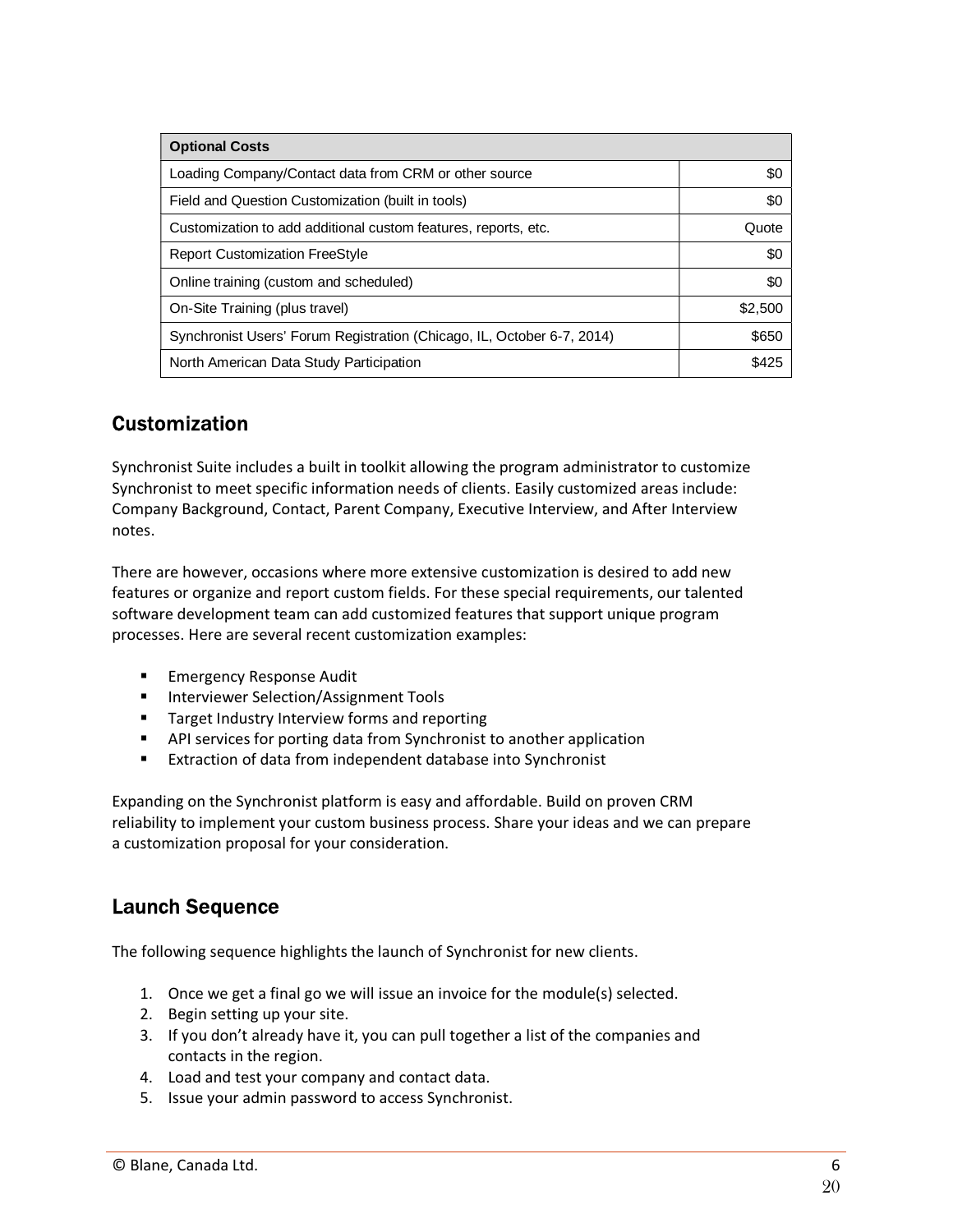- 6. Provide launch and program design coaching as desired.
- 7. Provide access to the Synchronist Users' Resource Site for sample materials like the launch guide, press releases, executive letters, confidentiality agreements, etc.
- 8. Schedule operator training to coincide with your preferred launch date.
- 9. Schedule interviewer training to support your interview schedule.

# **Training**

The following array of training options helps Synchronist users maximize their investment in their contact management/business retention program as well as the Synchronist Suite tools.

- � **Administrator Training:** 1) Personal coaching, information resources via the Synchronist User's Resource Site (media and promotion kit, training kit, etc.), 2) Annual Synchronist Users Forum (every October in Chicago, IL) to share "best practices," discuss R&E program management issues, and explore software and R&D with designers/developers, and 3) "Large Users Group" for administrators of large regional and statewide systems (over 10 counties).
- **Private Operator Training:** 1) Personal coaching, 2) Client group webinar training, and 3) On-going support provided at no cost via telephone and e-mail. Training extends to staff transitions as well as current staff members. 4) Comprehensive On-Line Operator's Manual and 5) Synchronist User's Resource Site, How-To Aids, program materials, sample reports, etc.
- **E** Small Group Webinars (web seminars): Monthly online, small group, one-hour training sessions (Operator Basics, Reporting, Advanced Analysis, CRM).
- **Dim-Site Training:** On-site training session is optional. The training can be designed to cover any issues important to the program's launch. As a result, each is customized to the needs of the client. The cost of on-site training is \$2,500 plus expenses. \$2,000 plus expenses with purchase of 2 or more Synchronist modules.
- � **Interviewer Training Aids:** The 1) *Interviewer's Guide* and 2) *Interviewer's Quick Tips,* capture years of executive interview and training experience for clients to use with individual training. 3) PowerPoint presentations and 4) Handout materials for leadership kick-off events and/or training are also available via the Synchronist User's Resource Web Site.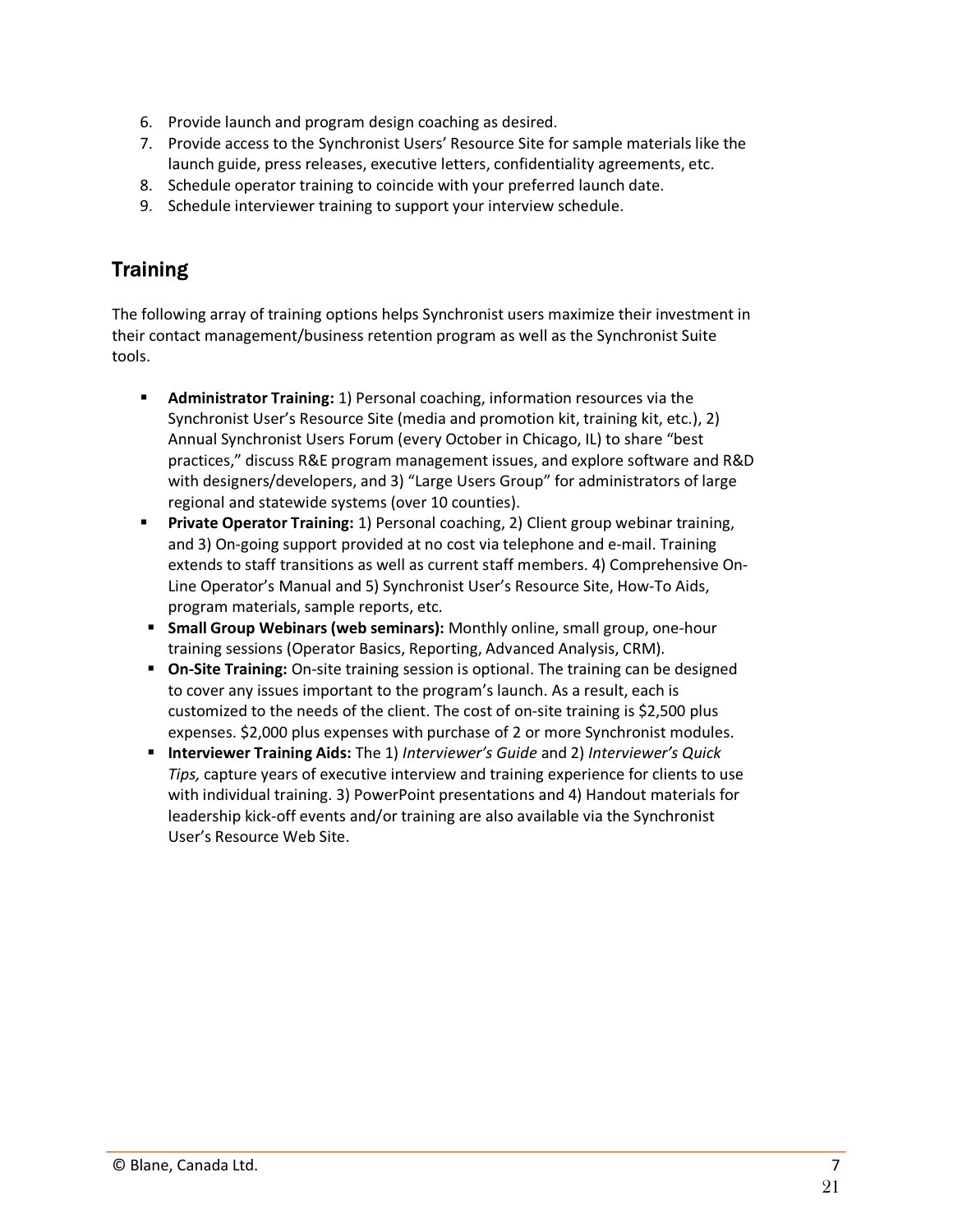| <b>Features</b>                                                                |                                                                                                  |                                                                                     |
|--------------------------------------------------------------------------------|--------------------------------------------------------------------------------------------------|-------------------------------------------------------------------------------------|
| <b>PRIME/CRTS</b>                                                              | <b>CRM</b>                                                                                       | <b>OpMgr</b>                                                                        |
| True predictive information                                                    | Company information core record<br>to insure the security of service<br>and relationship history | Proactively manage: attraction,<br>expansion, retention-<br>consolidation prospects |
| Objective company level value,<br>growth, risk, and satisfaction<br>assessment | Client service request<br>management and time tracking                                           | Entrepreneurship relationships<br>and management                                    |
| Economic performance forecast                                                  | Contact history for recording<br>periodic interactions                                           | Manage community development<br>projects and contracts                              |
| Portfolio asset mapping                                                        | Company and contact group<br>identification                                                      | Assign Team members and<br>partners w/ drag and drop                                |
| Industry specific interview tools                                              | Broadcast email                                                                                  | Customizable project criteria                                                       |
| Integrated analytical tools                                                    | Company/contact search                                                                           | Document storage                                                                    |
| Nat'l Key Performance Indicators<br>for benchmarking results                   | Key word and advanced search                                                                     | Built on 4 years of R&D with 25<br>of the best EDOs                                 |
| Proven over 14 years                                                           | Proven over 4 years                                                                              | Proven over 3 years                                                                 |

# **Shared Features**  Cloud bases, accessible from any Internet connection Automatic, daily data backups

Built in customization tools

Weekly software updates

Preformatted and freeform reporting

Ongoing R&D adding new features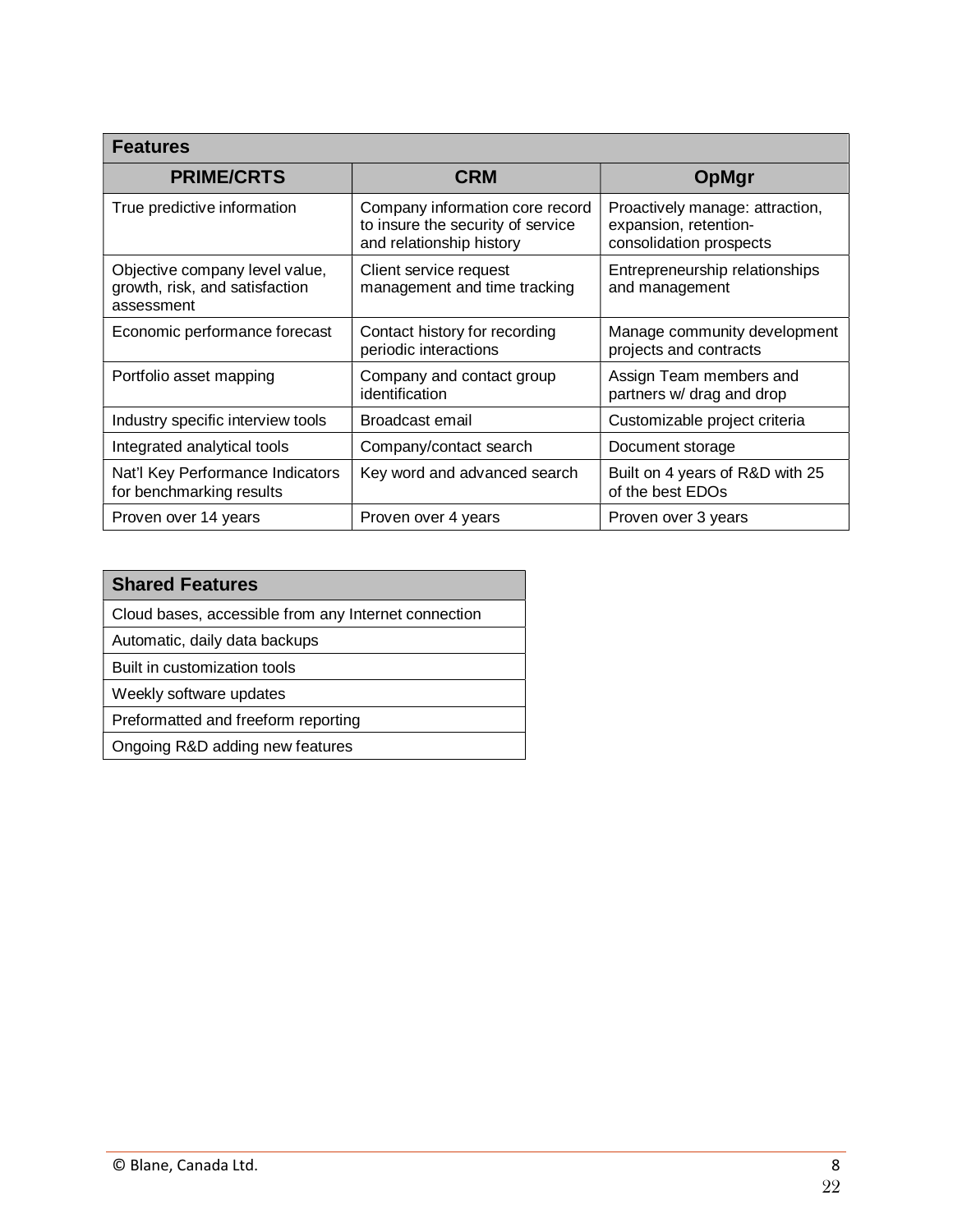# **Why go it alone? – Consistent, Ongoing Support**

Ongoing administrator coaching and support

Phone and email help request support

Ongoing monthly training webinars

Custom group training on request

User based R&D delivering new tools and features

Extensive Users Community sharing info and peer-to-peer support

Annual Users' Forum – Oct. 6 - 7, 2014, Chicago, IL

Extensive library of resource materials

# **Synchronist License Fee and Annual Update, Maintenance, and Support**

The Synchronist PRIME/CRM/OpMgr licenses provide:

- On-line, password protected access to the Synchronist System software
- On-going software updates (excluding new special purpose modules)
- **Telephone/web link operator training**
- **Monthly training webinars**
- Administrator coaching (program launch as well as BR|E implementation)
- **F** Full telephone technical support to all team members
- � User' Resources Web Site (downloadable resources)
	- � "Interviewer's Guide" (a training tool for volunteers and professionals)
	- How-To white papers
	- � Draft partnership agreements
	- � Draft confidentiality agreements
	- � And other tools and resources
- On-going research and development to identify and test strategic as well as user suggested enhancements

# Quotable...

# **New Efficiency**

"Our single purpose programs were good, but having our information spread across multiple programs has always been a headache. With the Synchronist platform we are consolidating our core business data. This is a REAL advantage." RH, IA

# **Customer Driven**

"I have used the Synchronist platform for seven years now, and the evolution of the product is amazing--and more importantly--customer driven. The Blane Canada Team has continually listened to us, the users of the system, and pushed the product to levels that I don't even think they imagined. The predictive analysis, ease of use, and consistency of the system puts it in a category all its own." SS, LA

# **Thanks but No Thanks**

"It's been an interesting few months in terms of database discussions in our state. The whole world is moving to Salesforce. I politely tell them that I will decline. The data generated by Synchronist is a substantial advantage for our shop. We use it to inform our workforce partners, banking community, educators, brokers, etc.; very good data that Salesforce does not even attempt." RT, MI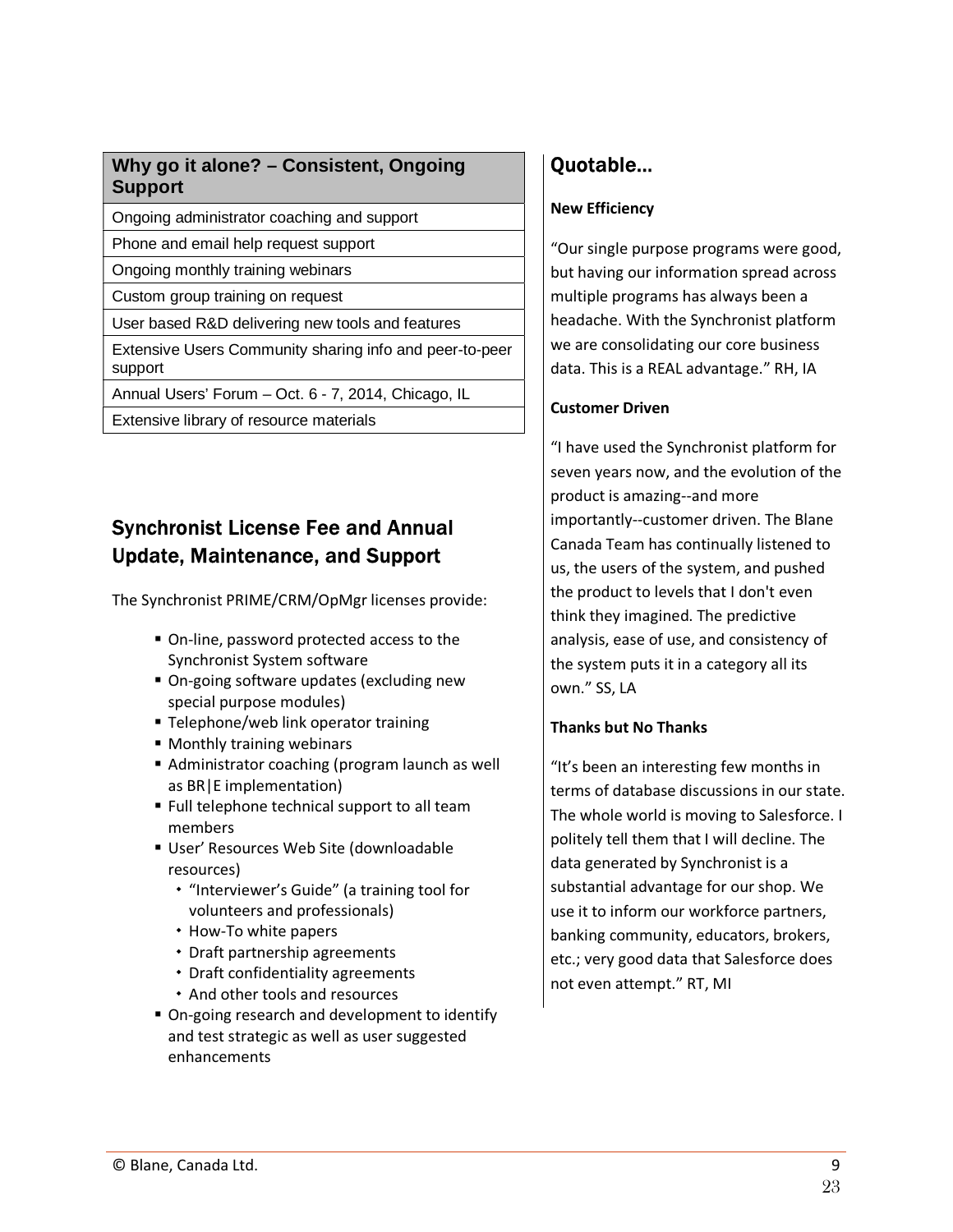The annual data hosting fee, shown previously, is payable in advance after the first year of service. The annual update fee specifically covers the costs of maintaining and hosting the private Internet portal and Synchronist software for the client organization for a twelvemonth period. Annual hosting fee detail:

- **Private Web-enabled Synchronist data input and report generation capabilities**
- Administrator password setup
- Redundant broadband access
- Wired, wireless, and mobile access
- � Server farms cloud environment (10 servers, two locations) to insure reliability
	- � Firewall hardware/software and 24 hour monitoring against hacker intrusion
	- � Emergency power back up for software and data servers
	- 2 geographic locations
	- � SSL Certification and 2048 data encryption for in transit information security
- Automatic daily data backup
- $\blacksquare$  Multi-level password security and access
- Full system support

# **Additional Information**

Eric P. Canada **Blane, Canada Ltd.**  1506 Cadet, Suite 100 Wheaton, IL 60189

630-462-9222 ecanada@blanecanada.com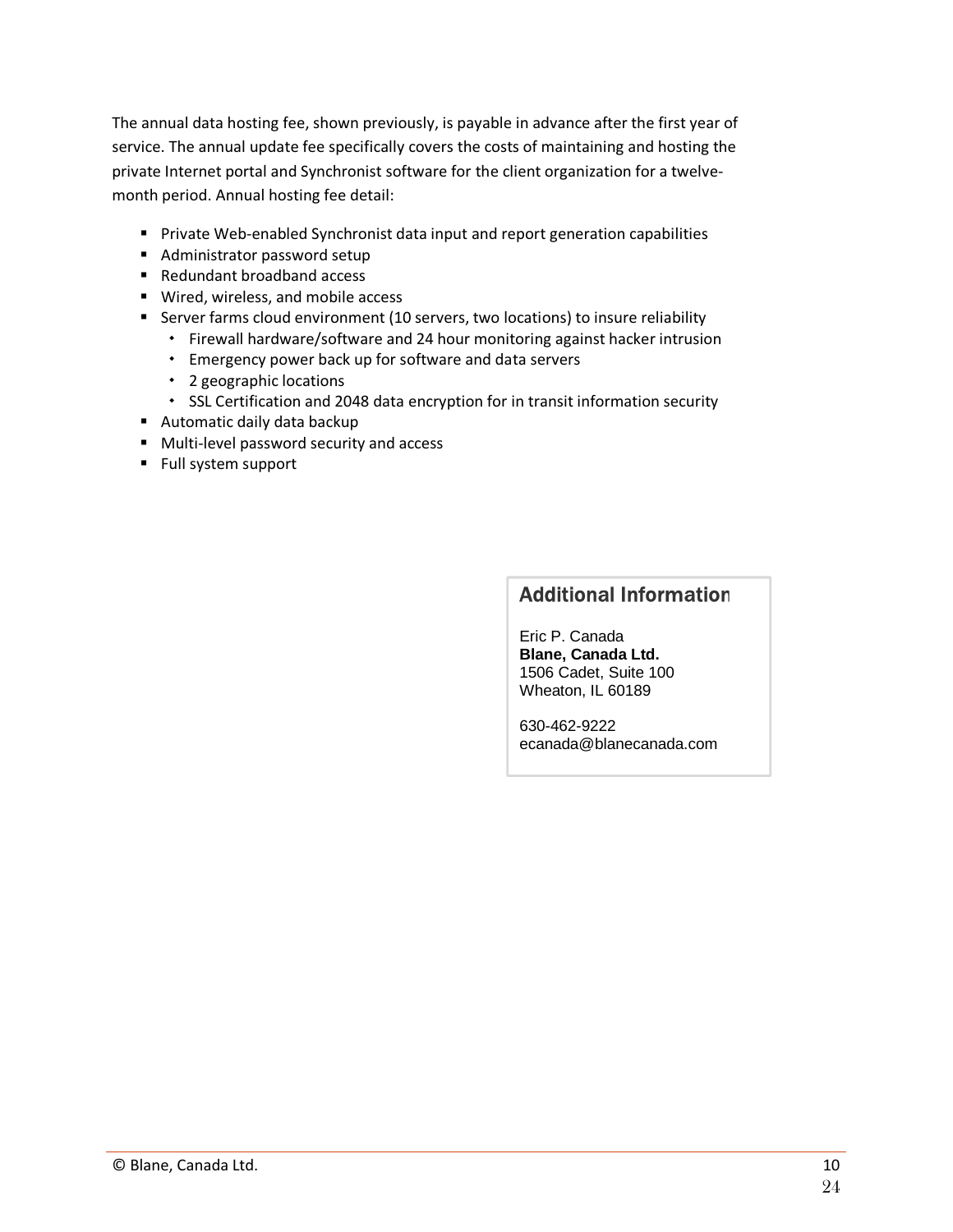

| Action            | Presentation<br><b>Future Review</b>                                                                                                                                                                                                                                                  |
|-------------------|---------------------------------------------------------------------------------------------------------------------------------------------------------------------------------------------------------------------------------------------------------------------------------------|
| Date:             | May 14, 2014                                                                                                                                                                                                                                                                          |
| Point of Contact: | Genevieve Borich<br><b>JCEDC Executive Director</b>                                                                                                                                                                                                                                   |
| Agenda Item:      | VIII.B                                                                                                                                                                                                                                                                                |
| Respective Issue: | Presentation of 2013 JCEDC Annual Report.                                                                                                                                                                                                                                             |
|                   | The Annual Report draft was distributed to the JCEDC County Board in April and a<br>presentation of the final report to the County Board occurred in May. Presentations<br>to Jefferson County's communities and JCEDC's economic partners will be<br>scheduled in the coming months. |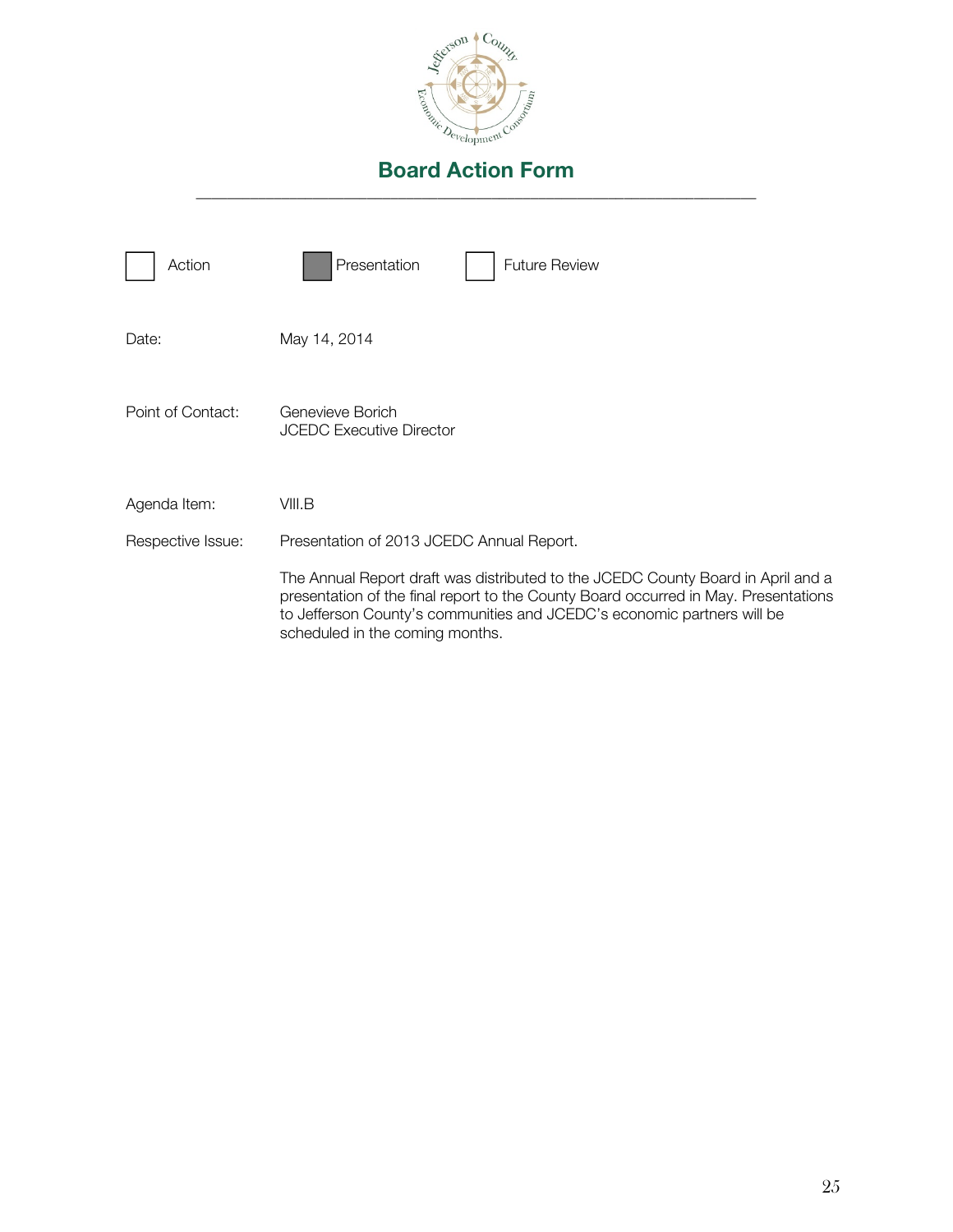

| Action            | Presentation<br><b>Future Review</b>                      |
|-------------------|-----------------------------------------------------------|
| Date:             | May 14, 2014                                              |
| Point of Contact: | Watertown Mayor John David<br><b>JCEDC Board Chairman</b> |
| Agenda Item:      | XI.A                                                      |
| Respective Issue: | Discussion on Intergovernmental Agreement.                |
|                   | Attachment enclosed for future review.                    |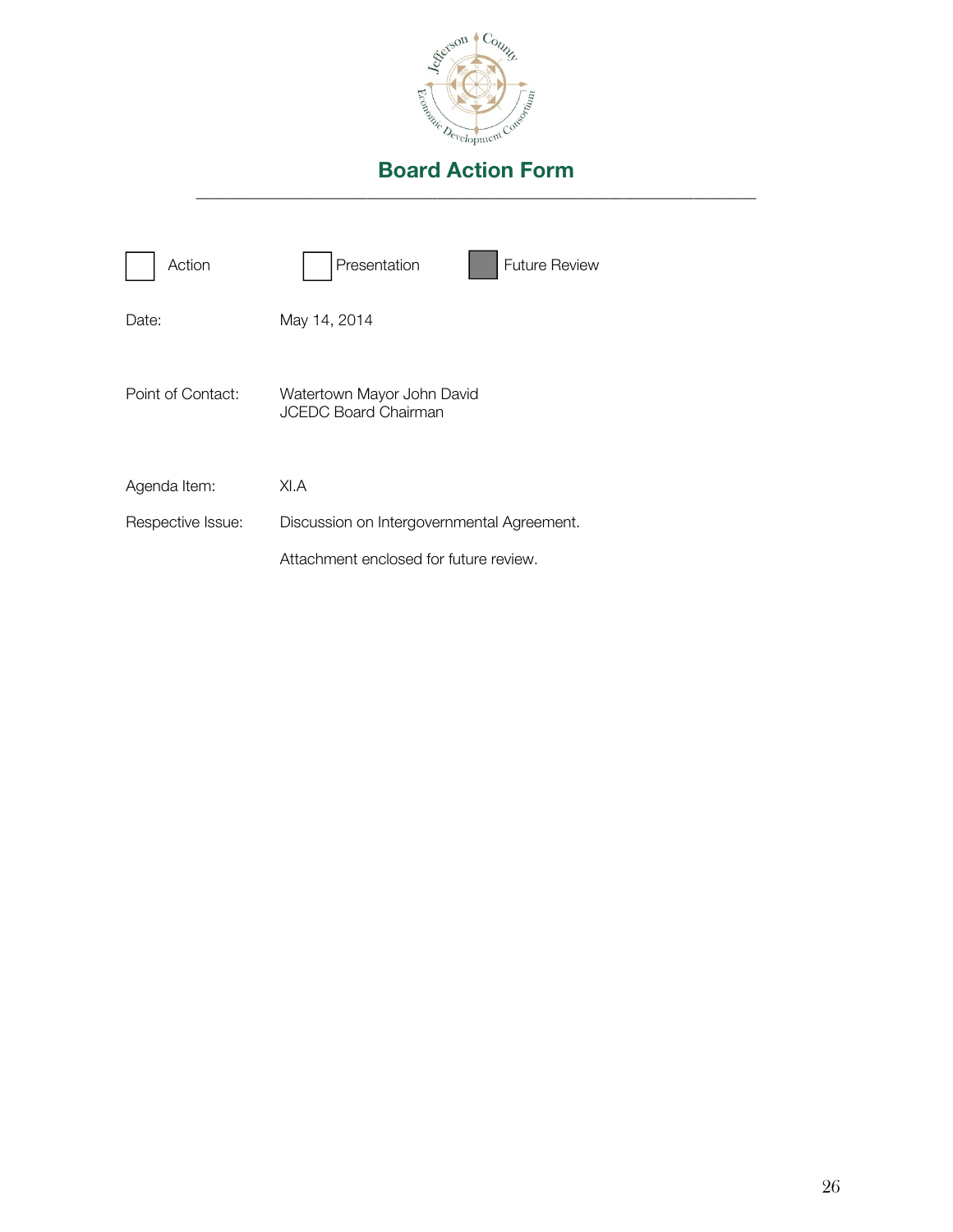# **INTERGOVERNMENTAL AGREEMENT CONTINUING THE JEFFERSON COUNTY ECONOMIC DEVELOPMENT CONSORTIUM**

# **Revision Dated May 9, 2007**

## ARTICLE L PURPOSE

The purpose of the Jefferson County Economic Development Consortium (JCEDC) is to foster and encourage responsible, economic development activities that result in job creation, retention, increased tax base and an improved sustainability and quality of life for the citizens of Jefferson County.

# ARTICLE II. STATUTORY AUTHORITY

The JCEDC shall be a public intergovernmental enterprise organized under the authority of §§ 66.0301, Wis. Stats., and as the same may be amended from time to time.

### ARTICLE III. MEMBERSHIP

- 3.01 The JCEDC shall be composed of the towns, villages, cities and county governments of Jefferson County, Wisconsin (municipalities) who voluntarily choose to adopt this agreement and thereby enter into membership. The current membership consists of Jefferson County, the cities of Fort Atkinson, Jefferson, Lake Mills, Waterloo, Watertown, Whitewater and the Village of Johnson Creek
- 3.02 The charter member Jefferson County governments who ratify this agreement agree to maintain their membership in good standing for at least five years.
- 3.03 The JCEDC came into existence upon the adoption of this agreement by Jefferson County and a two-third (2/3) majority of the following: the cities of Fort Atkinson, Jefferson, Lake Mills, Watertown, Whitewater and the Village of Johnson Creek.

### ARTICLE IV. JCEDC BOARD OF DIRECTORS

- 4.01 The Board of Directors (JCEDC Board) shall provide the overall policy direction of the JCEDC.
- 4.02 The Board's membership shall be determined by reference to Section 4.05. The Board shall consist of three Jefferson County representatives and one member appointed by each participating municipality.
- 4.03 The terms of the JCEDC Board shall begin on May 1 of each year.
- 4.04 The terms of offices for the JCEDC Board shall remain staggered, so a majority of the JCEDC Board will not turnover in any given year.
- 4.05 Members of the JCEDC Board shall be appointed as follows:
	- a. The three Jefferson County representatives shall be appointed by the County Board chairperson and confirmed by the full County Board.
	- b. Each member municipality shall appoint one representative.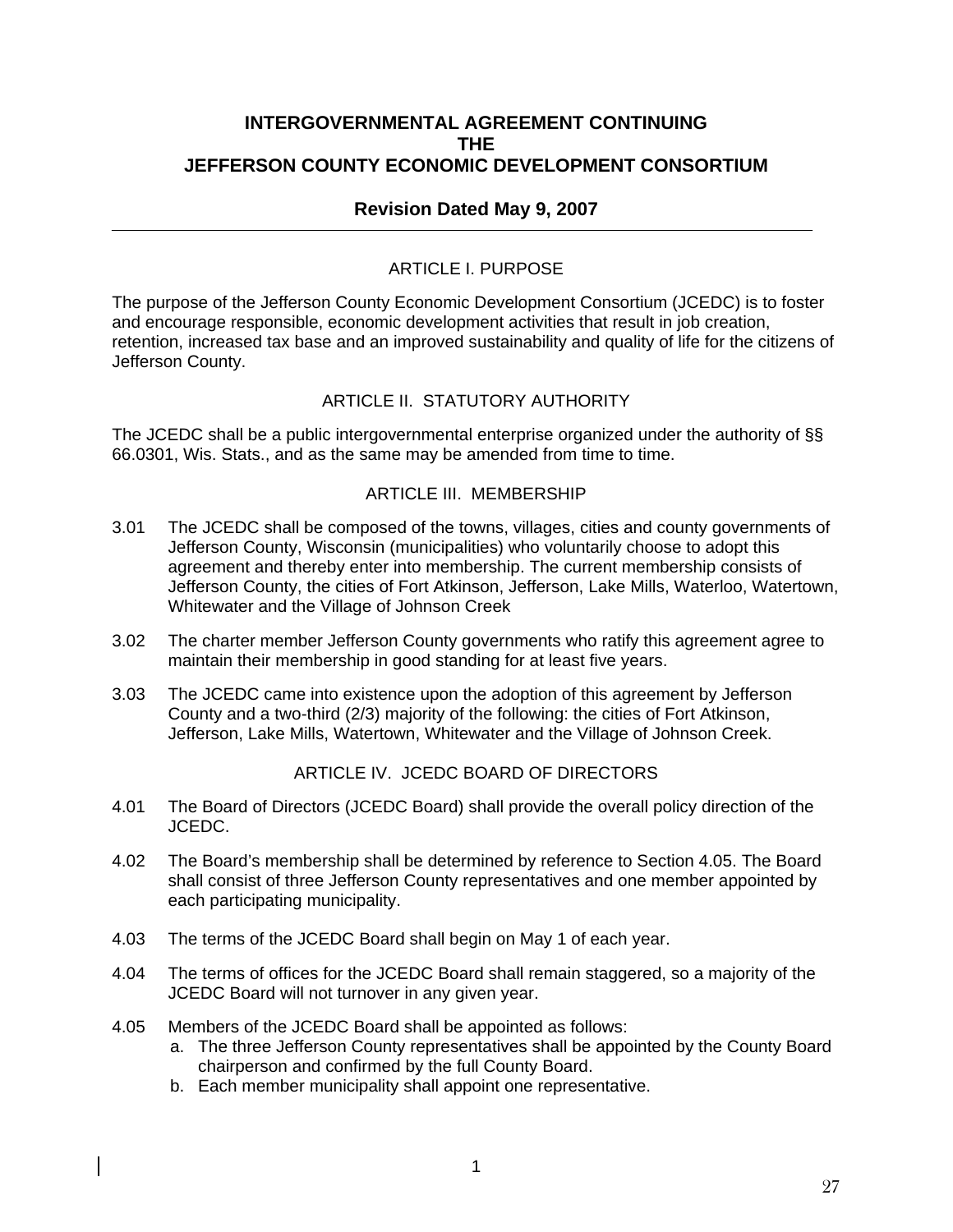Note: The JCEDC Board members are appointed by the municipalities or the county they represent, the JCEDC Board cannot determine this.

- 4.06 The appointing bodies to the JCEDC Board shall endeavor to assemble a group of professionals who represent a cross-section of Jefferson County business and agricultural interests. Specifically, the composition of the JCEDC Board should include representatives from agri-business, banking/finance, real estate, chamber of commerce, small business/retail, manufacturing, tourism, utilities, a person knowledgeable of sustainable development and municipal or county representatives.
- 4.07 The JCEDC Board may invite various organizations and/or individuals (from professional areas such as those identified in 4.06 above), to join as advisory, non-voting members.
- 4.08 The JCEDC Board may by resolution adopted by a majority of the total JCEDC Board create such committees for such purposes and with such authority as the resolution may provide, and appoint such members of the JCEDC Board or others to serve on said committees.

### ARTICLE V. MEETINGS

- 5.01 The JCEDC Board will establish and publish a regular meeting schedule. Public meetings will be held at least monthly.
- 5.02 All meetings of the JCEDC Board will be properly noticed according to law.
- 5.03 Special meetings of the JCEDC Board may be called at the request of the Chairperson or Secretary or any two board directors. The place of the meeting will be at the principal office of the JCEDC, unless otherwise agreed upon by the Chairperson and the Secretary.
- 5.04 A majority of the total-voting members of the JCEDC Board shall constitute a quorum for the transaction of business at any meeting. A member shall be present to vote.
- 5.05 The chairperson, and in his/her absence, the vice-chairperson, and in their absence any director chosen by the directors present shall call the meeting of the JCEDC Board to order and shall act as chairperson of the meeting.
- 5.06 A JCEDC Board director may resign at any time by filing a written resignation with the Secretary. A JCEDC Board director may be removed by affirmative vote of a majority of the total JCEDC Board for any reason deemed sufficient by such JCEDC Board.
- 5.07 Vacancies shall be filled for the remainder of the unexpired term by the appointing authority that appointed the previous incumbent.

### ARTICLE VI. ANNUAL MEETING

- 6.01 The Annual Meeting of the JCEDC Board shall be held in May of each year on a date, time and place to be determined by the JCEDC Board.
- 6.02 At its annual meeting, the JCEDC Board shall elect a chairperson, vice-chairperson, secretary and treasurer.
- 6.03 The JCEDC Board shall establish the duties of the chairperson, vice-chairperson, secretary and treasurer.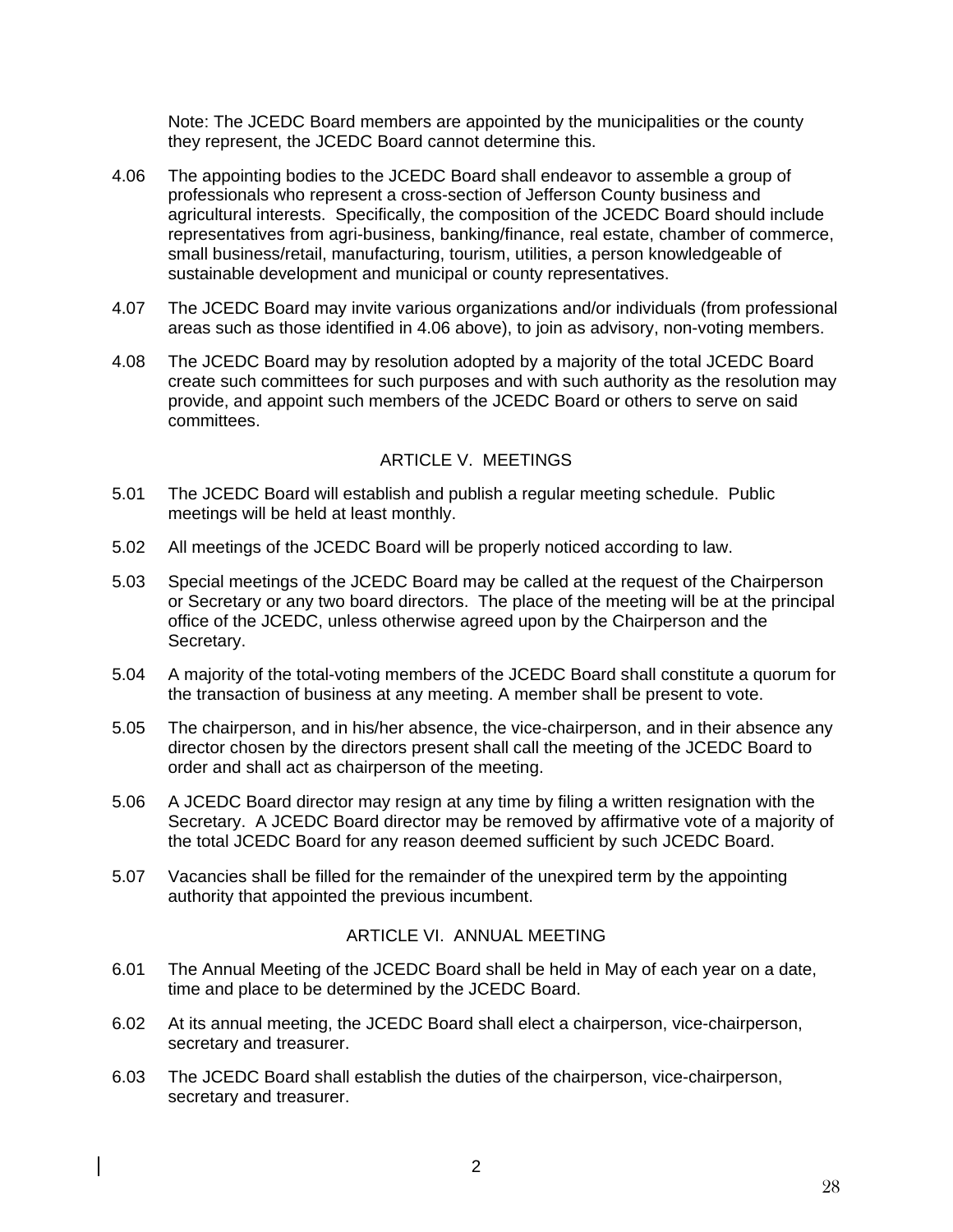## ARTICLE VIL STAFF

- 7.01 Jefferson County shall employ all JCEDC staff.
- 7.02 Day to day operational supervision of JCEDC staff shall rest with Jefferson County.
- 7.03 Jefferson County Human Resource practices shall be applicable in all respects to employment of staff, except the hiring procedure for the director. The County will advertise the director's position. Thereafter, the JCEDC Board will screen the applicants and participate in the interview process with the Jefferson County Administrator. At the end of the interview process, the JCEDC Board will recommend up to five finalists. The County Administrator and the JCEDC Board chairperson shall conduct finalist interviews. Appointment of a finalist by the County Administrator shall be subject to County Board approval. Note: This sequence was established when Director Heling was appointed and worked very effectively.

### ARTICLE VIII. FINANCES

- 8.01 The JCEDC Board shall prepare an annual budget with the assistance of staff. Jefferson County's policies and procedures shall apply for meals, lodging, mileage, travel and other reimbursable expenses.
- 8.02 The JCEDC Board will present its proposed budget in a timely manner to all member agencies before it is adopted by the JCEDC Board.
- 8.03 Funding for the fiscal years 2008 through 2012 shall be established as \$1 per county resident from Jefferson County, plus \$1 per municipal resident from each non-county member municipality. The population number used to calculate contributions shall be the most recent State of Wisconsin Department of Administration population estimate provided to the governing body prior to adoption of its annual budget.
- 8.04 The JCEDC shall not be limited to public funding from its member agencies. The JCEDC Board may authorize staff to pursue additional revenue through program revenue and public and/or private gifts and grants.
- 8.05 Jefferson County shall act as the fiscal agent for the JCEDC.
- 8.06 Each municipality and county shall be responsible in the proportion of its contribution to the consortium as a whole for any other cost of the consortium not specifically set forth herein, including but not limited to employment costs incurred by Jefferson County as a result of unemployment compensation to staff upon termination of the consortium.
- 8.07 All funds due from a municipality shall be paid to the County by a member municipality by January 31 of the year for which such funds are budgeted. The County shall hold all funds for the benefit of JCEDC in a separate account. Unspent funds in said account shall not lapse to the general fund, but shall be carried over to the next fiscal year or otherwise distributed as set forth herein.